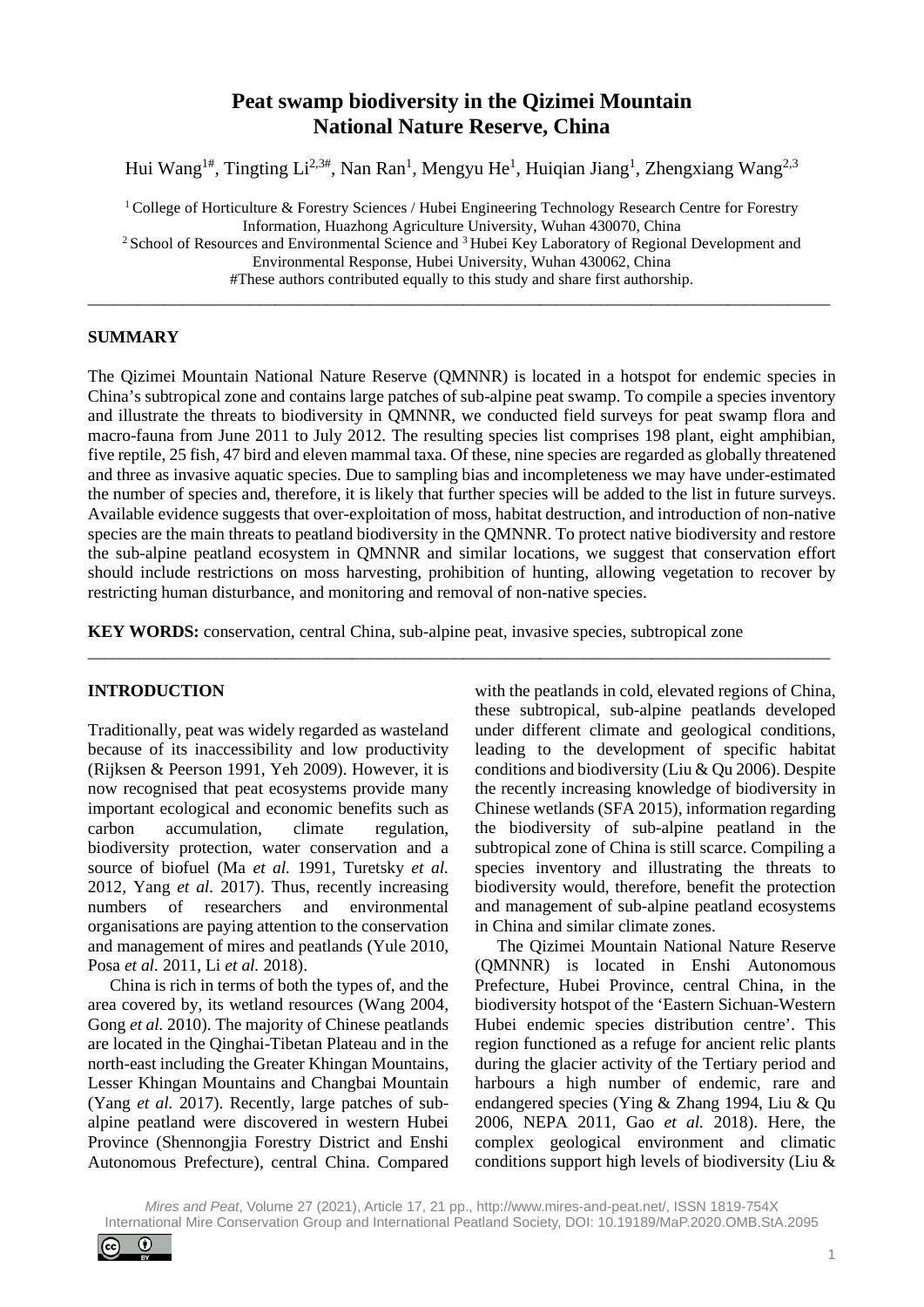Qu 2006). Thus, the QMNNR is listed as one of China's priority conservation areas and a key global biodiversity area (Liu & Qu 2006, MEP 2011). The peat swamp here covers a large area and is distributed as large patches interspersed with montane forests. It is well developed and preserved, with large numbers of moss mounds. This peatland functions as the upper catchment of the Youshui River and maintains specific habitat for a large number of rare and endemic species (Wang *et al.* 2013).

Many scientific investigations have focused on biodiversity in the QMNNR (Liu *et al.* 2002, Liu & Qu 2006, Ma *et al.* 2008, Wang *et al.* 2013). However, due to its inaccessibility, the peatland areas of QMNNR were not investigated until the 2000s and the reserve's peatland biodiversity has not yet been sufficiently studied. Producing a species inventory is an important initial step for conservation and management of peatland biodiversity (Kleinebecker *et al.* 2010, Li & Quan 2017, Sushko 2018). With this in mind, the purpose of this study was to: (1) compile a comprehensive list of flora and fauna in the peat swamp of QMNNR; (2) summarise the potential threats to this peatland biodiversity; and (3) generate suggestions for the conservation and management of biodiversity in the peat swamp of QMNNR.

# **METHODS**

# **Study site**

The QMNNR lies between 29° 39.50′ – 30° 05.25′ N and  $109^{\circ}$  38.50′ –  $109^{\circ}$  47.00′ E, at 650–2,015 m a.s.l. (Figure 1). The total area of the reserve is 34,550 ha (core area: 11,560 ha, buffer area 11,700 ha, experimental area 11,290 ha) (Liu & Qu 2006, QMNNRA 2020). The area was established as a county-level reserve in 1990 and upgraded to a National Reserve in 2008, for the conservation of rare plants (e.g., as a primary community of *Davidia involucrate*) and animals (e.g., *Neofelis nebulosi* and *Panthera pardus*), and for its subtropical forest and sub-alpine wetland ecosystems (Wang *et al.* 2013). A patchy distribution of sub-alpine peat swamp is found within forests and bush woods at elevations of 1,650– 1,950 m a.s.l. (total peatland area: 940 ha, located between 29° 57.45' – 30° 03.68' N and 109° 44.63' – 109° 46.90' E). *Sphagnum palustre* L. is the dominant plant species in peatland areas and forms a large number of hummocks (Li *et al.* 2018). The average ground coverage of *S. palustre* is 88.6 % (Ma *et al.* 2008). Abundant species in the area include trees (such as *Enkianthus chinensis* and *Rhododendron auriculatum*), shrubs (such as *Fargesia spathacea* and *Malus hupehensis*), and herbs (such as *Juncus* 

*setchuensis*, *Lycopus cavaleriei* and *Carex rubrobrunnea* var. *taliensis*) (Wang *et al.* 2013). Tree canopy cover is about 70 % (Wang *et al.* 2013, Li *et al.* 2018).

The reserve is located on the north-east extension of the Yunnan-Guizhou Plateau, covering the Qizimei, Qinjiada and Badagong Mountains. The region experiences a subtropical humid monsoon climate with vertical differentiation (Li *et al.* 2018). The annual average temperature of the mountainous areas above 1,200 m a.s.l. (in which all of the peat is found) is 8.9 °C, the frost-free period is 203 days, the annual precipitation is 1,876 mm, and annual sunshine is 1,520 h (QMNNRA 2020).

#### **Plant and animal surveys**

In total, 57 patches of peatland are distributed across the QMNNR, most (except Patches 44–47; Figure 1) lying in the core area of the reserve. From July 2011 to April 2012 we conducted extensive geobotanical surveys of eight patches (nos. 20–22, 51–53 and 56– 57) at different altitudes (range: 1752–1953 m a.s.l.; Figure 1). Within each patch we selected one plot of  $20 \times 30$  m for surveying trees, five plots of  $5 \times 5$  m for shrubs, and 25 plots of  $2 \times 2$  m for grass. Sampling plots were selected systematically according to the landform and vegetation. Within each plot we recorded all plant species present, following standardised methods for plant community inventories described by Fang *et al.* (2009). Plant specimens were collected, dried and kept in the herbarium of Hubei University according to protocols outlined by Wu (2001).

Fish sampling was conducted during different seasons from June 2011 to April 2012 using gillnets  $(20 \times 10 \text{ m}, \text{mesh size } 0.5 \text{ cm})$ , cage nets  $(200 \times 10 \times$ 15 cm, mesh size 0.5 cm) and electrofishing (CWB-2000 P, 12 V, 250 Hz) in the rivers, pools, and lakes in seven peatland patches adjacent to river (nos. 20– 22 and 44–47; Figure 1). The fish were stunned by the electrofishing but revived in a few seconds. After classification, all fish were released. Total trapping effort included 120 trap hours with gillnets  $(-1)$  h per survey), 120 trap nights for cage nets (22:00– 08:00 hrs) and 23 electrofishing hours (~0.5 h per survey). For detailed sampling methods see Xiong e*t al*. (2017a). We also interviewed local fisherman for information on the fish species they had seen in the area, using photographs from Yang (1987).

For mammals we conducted visual encounter surveys along 1–2 km line transects and collated ad hoc observations in nine patches (nos. 39–42, 48–49 and 55–57) from February to July 2012. In addition, we interviewed local former hunters  $(n=2)$  and checked the animal fur purchase record (1974–1988)

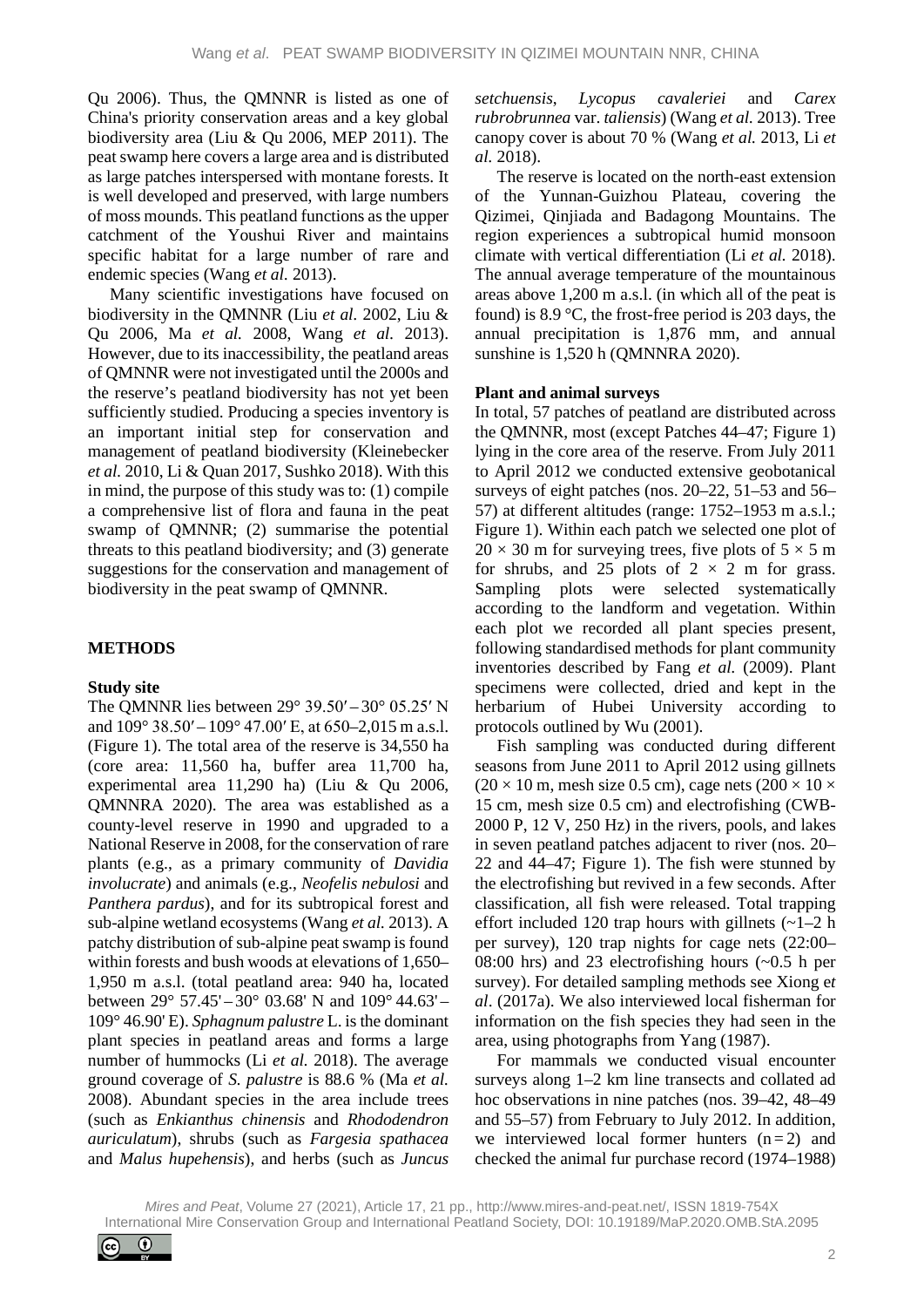

Figure 1. Locations of peatland sampling sites in the QMNNR, and (inset) of the QMNNR within China.

for Xuan'en County (which includes the QMNNR) to confirm historical species presence in the county. Since gun ownership was forbidden in 1996, local hunters have switched to other livelihoods and rural marketing agents have terminated the pursuit of mammal fur. For detailed methods see Liu *et al.* (2002).

For amphibians and reptiles we conducted visual encounter and manual acoustic surveys along the same transects as for mammal surveys from February to July 2012 (Wang *et al.* 2013). In total, 120 h of visual encounter surveys were completed, of which 40 h were diurnal  $(-1-2)$  h per survey) and 80 h were nocturnal  $(-1-3 h$  per survey); plus 200 h of acoustic surveys (~120 h diurnal and 80 h nocturnal). For detailed methods see Wang *et al.* (2013).

Bird surveys were conducted through ~140 h of point counts at dawn (06:00–08:00 hrs) and dusk  $(07:00-19:00$  hrs), transect surveys  $(1-2)$  km line transects,  $\sim$ 35 h total survey time), camera traps (~620 h total survey time). Also, ad hoc observations were conducted from February to July 2012 in the

same patches as for mammal survey. For detailed methods see Wang *et al.* (2013) and Yang & Wu (2012).

# **RESULTS**

In total, 294 species were recorded in the QMNNR, including 198 plant (two Bryophyta, eight Pteridophyta, four Gymnospermae and 184 Angiospermae), 47 bird, 25 fish, eight amphibian, five reptile and eleven mammal species (Tables A1–A5 in the Appendix). According to the IUCN Red List, nine of these species are globally threatened, including three plant species (*Magnolia officinalis*, *Aralia chinensis*, *Gastrodia elata*), three amphibians (*Pseudohynobius flavomaculatus*, *Andrias davidianus*, *Quasipaa spinose*) and three mammals (*Elaphodus cephalophus*, *Moschus berezovskii*, *Trogopterus xanthipes*). We recorded three invasive species, namely the plants *Alternanthera philoxeroides* and *Eichhornia crassipes*, and the fish *Gambusia affinis*.

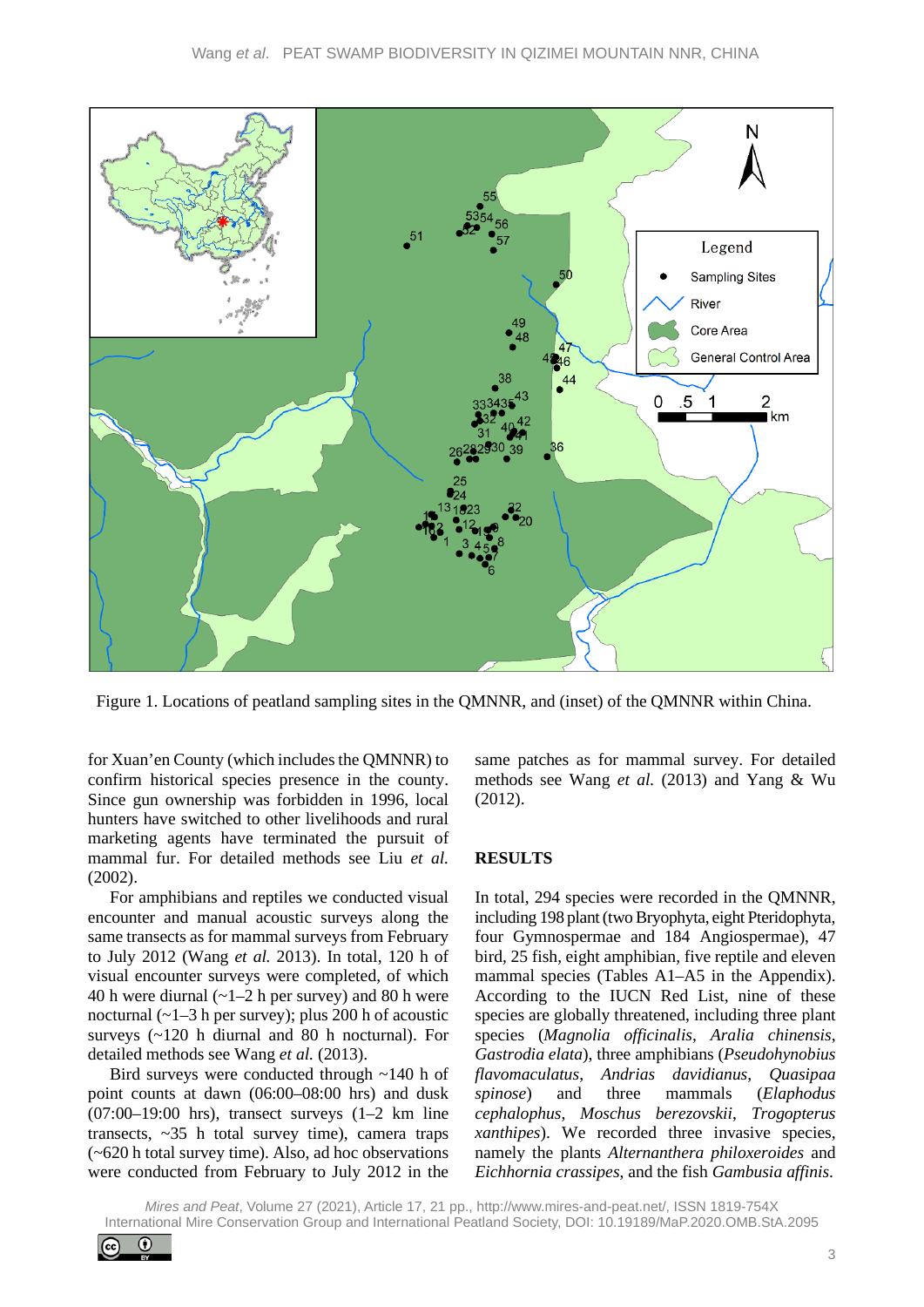#### **DISCUSSION**

#### **Threats to biodiversity in the QMNNR peatland**

The main threats to biodiversity in the peatland of QMNNR include over-exploitation of moss, habitat destruction, and biological invasion.

The abundance and coverage of moss in QMNNR has diminished because of habitat destruction and excessive harvesting for horticultural purposes (Li *et al.* 2018). Before establishment of the National Reserve, about 150 tons of moss were harvested every year by local villagers (Liu & Qu 2006). These moss collection activities reduced the abundance of *S. palustre* by removing large-volume moss mats (Li *et al.* 2018). Intensive and frequent moss collection has also destroyed the moss mounds and diminished the area of peatland in Lichuan (Enshi Autonomous Prefecture) and Dajiuhu (Shennongjia Foresty District) (Peng *et al.* 2001, Liu & Qu 2006). This decrease of *Sphagnum* moss was reported to promote invasion of the non-native species *Trifolium pretense* in the Dajiuhu peatland (Peng *et al.* 2001). The decrease of moss coverage may therefore increase the risk of plant invasion in QMNNR as well.

Before the 1990s, some local villagers hunted wild animals in QMNNR and adjacent areas, including protected species such as *Moschus berezovskii* and *Andrias davidianus*. Many bird and amphibian species were also trapped and sold as pets (personal communications with local former hunters). Large mammals were usually hunted for fur and feathers. The number of mammal furs sold in Xuan'en County decreased from 1974 to 1988, suggesting a possible wildlife population decline. For example, the number of muntjac fur pelts on sale was 2,109 in 1973 and 2,416 in 1974, but decreased to 613 in 1984 and 24 in 1989 (Liu & Qu 2006). As a likely result of this, populations of some protected species (such as *Aix galericulata*, *Anas Formos*a, and *Tragopan temminckii*) decreased rapidly in QMNNR (Liu & Qu 2006). Since the prohibition of gun ownership in 1996 and establishment of the National Reserve in 2008, animal hunting has been forbidden in the core area of QMNNR, allowing wildlife populations to recover.

Hubei Province is a region with abundant trade in aquatic species and documented introduction of nonnative aquatic species (Xiong *et al.* 2018, Wang *et al.* 2020). Numerous non-native species have been introduced and naturalised in central China, such as *A. philoxeroides*, *E. crassipes* and *G. affinis* (Xiong *et al.* 2019). *A. philoxeroides* and *E. crassipes* usually form dense mats on the water surface, reducing water oxygen levels and thus causing deterioration of native aquatic fauna (Xiong *et al.* 2018). *G. affinis*

could be a predator of native small fish and amphibian species, potentially leading to decline in the populations of these species (Xiong *et al.* 2015). The non-native species may spread through adjoining rivers and lakes and cause enormous threats to peatland biodiversity in the region.

#### **Conservation implications**

Our investigation identified 294 species in the peatland of the QMNNR, of which nine are classified as threatened according to the IUCN Red List. The total of 198 plant species found in our surveyed patches is much higher than the total recorded for Dajiuhu peatland (24 plant species) in Shenongjia, Hubei Province, which is the only other peatland in this climate zone of China for which data are available (Peng *et al.* 2001). The patchily distributed peatlands in QMNNR overlap with alpine vegetation, leading to a high diversity of vascular plants (Ma *et al.* 2008). Furthermore, it is noteworthy that we may have under-estimated the number of species owing to, for instance, sampling bias towards areas that are more accessible for surveying and relatively small sample sizes in the surveyed patches.

To protect native biodiversity and restore subalpine peatland ecosystems in QMNNR and beyond, conservation efforts should include restrictions on moss harvesting in the core area, prohibition of hunting wild animals, vegetation recovery (through restricting human disturbance such as livestock grazing and gathering herbs) and monitoring and control of non-native aquatic species. Establishment of the National Nature Reserve minimised human disturbance in the core area of QMNNR and benefited recovery of the peatland ecosystem. For better enforcement of these regulations, poverty alleviation and economic restructuring measures should be adopted by government and local communities in order to develop alternative livelihoods for local people, enabling them to switch from moss harvesting and wildlife hunting to other economic activities that do not harm the ecology and biodiversity of the peatland ecosystem. Although invasive species were found in the surveyed area, little is known about their effects on native biodiversity and the local environment in sub-alpine peat swamps such as those in QMNNR. China is one of the countries most seriously threatened by invasion of aquatic organisms, and many non-native species have severely affected its native biodiversity (Wang *et al.* 2016, Cheng *et al.* 2018, Xiong *et al.* 2015, 2017b). Thus, more attention should be paid to the ecological impacts, control and management of these non-native species in peatlands in the future, particularly in China.

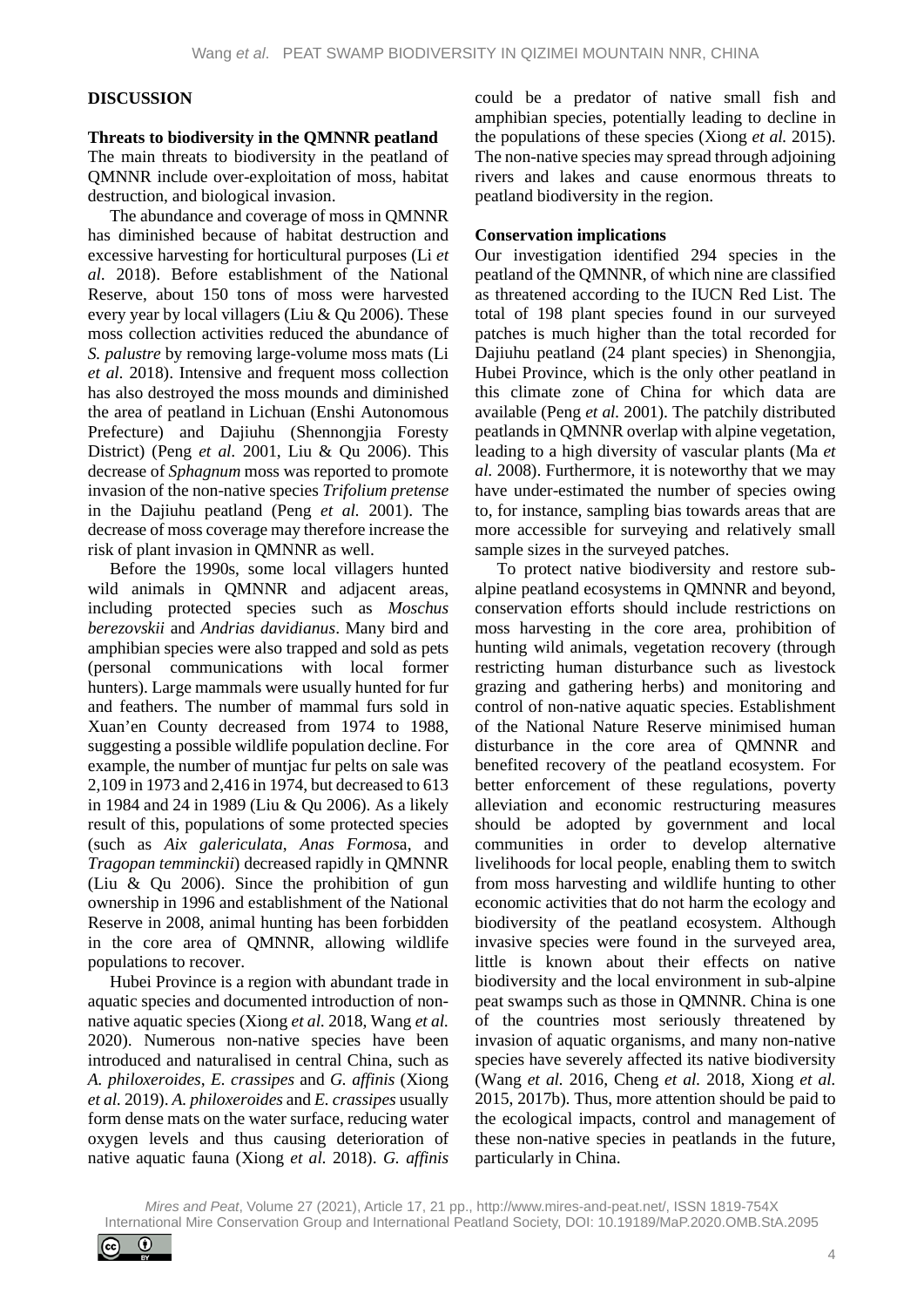#### **ACKNOWLEDGEMENTS**

This research was supported by the National Natural Science Foundation of China (No. 31600189), Project of Hubei Key Laboratory of Regional Development and Environmental Response (Hubei University) (2017A002, 2020C002), and the Central Government Guides Local Science and Technology Development Projects of Hubei Province, China (No. 2019ZYYD050). This study compiled a preliminary list of biodiversity records collected by many different researchers over 20 years. We are grateful to an anonymous referee and the editor for their helpful comments on earlier versions of the manuscript.

# **AUTHOR CONTRIBUTIONS**

HW contributed to writing the original draft; TTL managed the literature searches; HW, TTL, NR, MYH and HQJ conducted field investigations; TTL designed and made the Figure; ZXW reviewed and edited the final manuscript.

# **REFERENCES**

- Cheng, Y., Xiong, W., Tao, J., He, D.K., Chen, K. & Chen, Y.F. (2018) Life-history traits of the invasive mosquitofish (*Gambusia affinis* Baird and Girard, 1853) in the central Yangtze River, China. *BioInvasions Records*, 7(3), 309–318.
- Fang, J.Y., Wang, X.P., Shen, Z.H., Tang, Z.Y., He, J.S., Yu, D., Jiang, Y., Wang, Z.H., Zheng, C.Y., Zhu, J.L., Guo, Z.D. (2009) Methods and protocols for plant community inventory. *Biodiversity Science* 17(6), 533–548 (in Chinese).
- Gao, J.X., Xue, D.Y., Ma, K.P. (2018) *Appraisal on China's Biodiversity: Country Study*. China Environment Publishing Group, Beijing, 620 pp. (in Chinese).
- Gong, P., Niu, Z.G., Cheng, X., Zhao, K.Y., Zhou, D.M., Guo, J.H., Liang, L., Wang, X.F., Li, D.D., Huang, H.B., Wang, Y., Wang, K., Li, W.N., Wang, X.W., Ying, Q., Yang, Z.Z., Ye, Y.F., Li, Z., Zhuang, D.F., Chi, Y.B., Zhou, H.Z., Yan, J. (2010) China's wetland change (1990–2000) determined by remote sensing. *Science China - Earth Science*s, 53(7), 1036–1042.
- Kleinebecker, T., Hölzel, N., Vogel, A. (2010) Patterns and gradients of diversity in South Patagonian ombrotrophic peat bogs. *Austral Ecology*, 35, 1–12.
- Li, S.Q., Quan, R.C. (2017) Taxonomy is the

cornerstone of biodiversity conservation -SEABRI reports on biological surveys in Southeast Asia. *Zoological Research*, 38(5), 213–214.

- Li, T.T., Lei, Y., Dai, C., Yang, L.F., Li, Z.Q., Wang, Z.X. (2018) Effects of both substrate and nitrogen and phosphorus fertilizer on *Sphagnum palustre* growth in subtropical high-mountain regions and implications for peatland recovery. *Wetlands Ecology and Management*, 26, 651–663.
- Liu, J.W., Wu, F.Q., He, D.F., Ge, J.W., Dai, Z.X., Zou, Z.J., Shi, D.L., Peng, Z.L. (2002) Preliminary studies on the mammal resources in Qizimei Mountains Nature Reserve in Hubei province. *Journal of Central China Normal University (Natural Science)*, 36(4), 503–507 (in Chinese).
- Liu, S.X., Qu, J.P. (2006) *Hubei Qizimeishan Nature Reserve Scientific Survey and Research Report*. Hubei Publishers of Science and Technology, Wuhan, 391 pp. (in Chinese).
- Ma, X., Cai, X., Wang, R. (1991) Regional differentiation of basic properties of peat in China. *Scientia Geographica Sinica*, 11(1), 30–41 (in Chinese).
- Ma, G.L., Lei, Y., Wang, Z.X., You D.M. (2008) Plant diversity of *Sphagnum* mire at Qizimei Mountains in Western Hubei Province. *Journal of Wuhan Botanical Research*, 26(5), 482–488 (in Chinese).
- MEP (2011) *China's Biodiversity Conservation Strategy and Action Plan: 2011*–*2030*. Ministry of Environmental Protection (MEP), China Environmental Science Press, Beijing, 95 pp. (in Chinese).
- NEPA (2011) *China National Biodiversity Conservation Strategy and Action Plan*. National Environmental Protection Agency (NEPA), China Environmental Science Press, Beijing, 95 pp. (in Chinese).
- Peng, D., Liu, S.X., Li, W.P., Zhu, Z.Q. (2001) Characteristic analysis of *Sphagnum palustre* bog in Dajiuhu, Mt. Shennongjia. *Guizhou Science*, 19(4), 101–104+80 (in Chinese).
- Posa, M.R.C., Wijedasa, L.S., Corlett, R.T. (2011) Biodiversity and conservation of tropical peat swamp forests. *Bioscience*, 61(1), 49–57.
- QMNNRA (2020) Entering the nature reserve (natural features, natural resources, history course and the sub-alpine peatland). Qizimei Mountain National Nature Reserve Administration (QMNNRA) website. Online at: http://www. qzms.com.cn/zjbhq/ [accessible only from within China].
- Rijksen, H.D., Peerson, G. (1991) Food from Indonesia's swamp forest: Ideology or

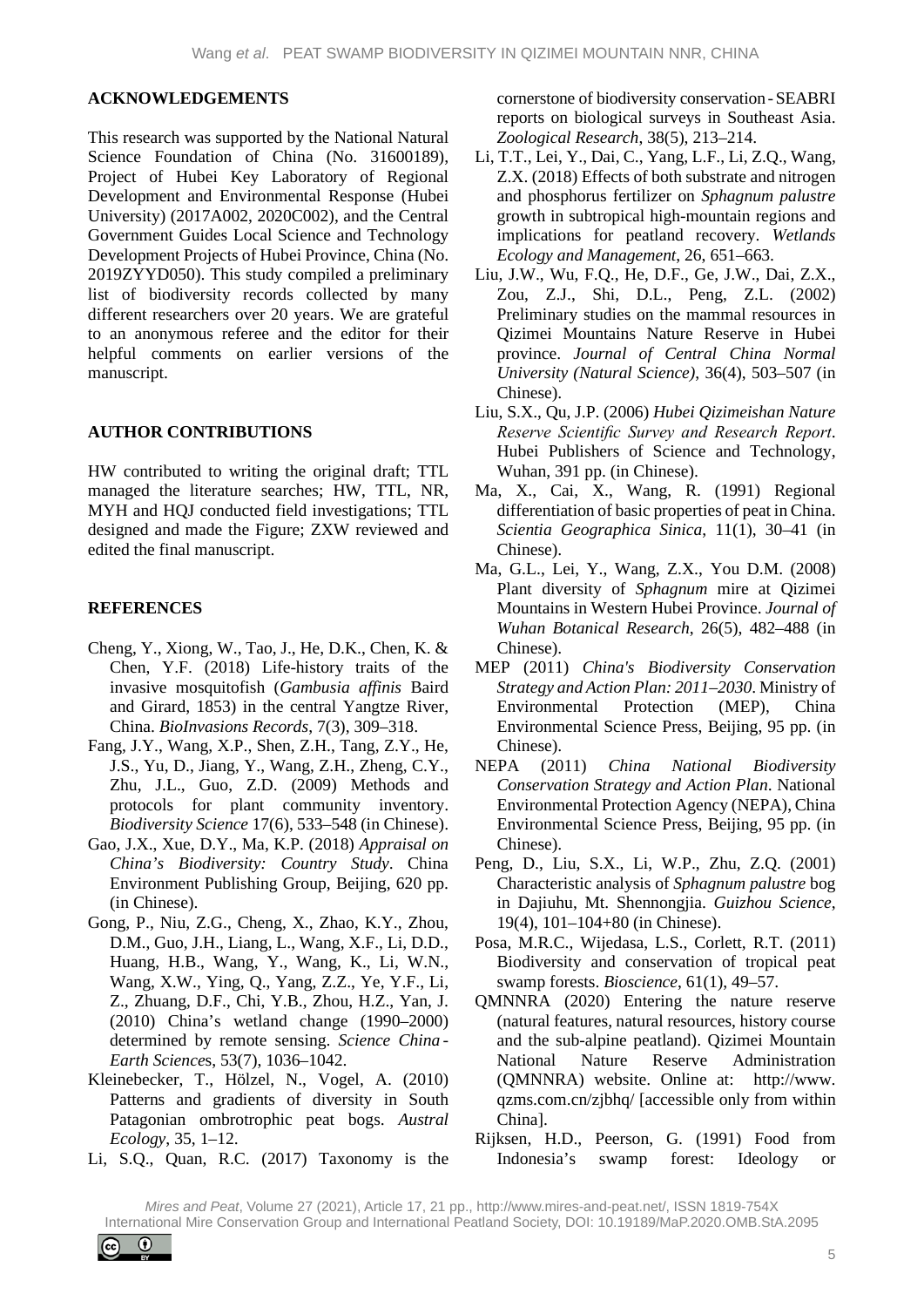rationality? *Landscape and Urban Planning*, 20, 95–102.

- SFA (2015) *China Wetlands Resources (Hubei Volume)*. State Forestry Administration (SFA) of the PR China, China Forestry Publishing House, Beijing, 200 pp. (in Chinese).
- Sushko, G.G. (2018) Effect of vegetation cover on the abundance and diversity of ladybirds (Coccinellidae) assemblages in a peat bog. *Biologia*, 73, 371–377.
- Turetsky, M.R., Bond-Lamberty, B., Euskirchen, E., Talbot, J., Frolking, S., McGuire, A.D., Tuittila, E.S. (2012) The resilience and functional role of moss in boreal and arctic ecosystems. *New Phytologist*, 196, 49–67.
- Wang, H.Q. (2004) The compilation and drawing of 1:4000000 mire map of China. *Wetland Science*, 2(1), 15–20 (in Chinese).
- Wang, H., Wang, Q., Bowler, P.A., Xiong, W. (2016) Invasive aquatic plants in China. *Aquatic Invasions*, 11(1), 1–9.
- Wang, H,, Xiao, K.Y., Wu, Z.G., Chen, J.F., Xiong, W., Wang, Z.X., Wang, Q., Zhu, H., Bowler, P.A. (2020) Delta arrowhead (*Sagittaria platyphylla*) in the Yangtze River: an invasive aquatic plant and the potential ecological consequences. *BioInvasions Records*, 9(3), 618–626.
- Wang, Z.X., Lei Y., Xiong K.C., Song C.L., Peng Z.L. (2013) *Hubei Qizimei Mountain National Nature Reserve Scientific Survey and Research Report of Peatland*. China Forestry Publishing House, Beijing, 138 pp. (in Chinese).
- Wu, Z.Y. (2001) *Flora of China (Volume 1)*. Science Press, Beijing, 1068 pp. (in Chinese).
- Xiong, W., Sui, X.Y., Liang, S.H., Chen, Y.F. (2015) Non-native freshwater fish species in China. *Reviews in Fish Biology and Fisheries*, 25, 651– 687.
- Xiong, W., Zhu, J., Jin, L., Zhang, J.Q. (2017a) Length-weight relationships of seven fish species from the Yuan River, China. *Journal of Applied Ichthyology*, 33, 1240–1241.

Xiong, W., Shen, C.Y., Wu, Z.X., Lu, H.S., Yan,

Y.R. (2017b) A brief overview of known introductions of non-native marine and coastal species into China. *Aquatic Invasions*, 12(1), 109– 115.

- Xiong, W., Wang, H., Wang, Q., Tang, J.F., Bowler, P.A., Xie, D., Pan, L., Wang, Z.X. (2018) Nonnative species in the Three Gorges Dam Reservoir: status and risks. *BioInvasions Records*, 7(2), 153–158.
- Xiong, W., Tao, J., Liu, C.L., Liang, Y.Y., Sun, H.Y., Chen, K., Cheng, Y., Chen, Y.F. (2019) Invasive aquatic plant (*Alternanthera philoxeroides*) facilitates the invasion of western mosquitofish (*Gambusia affinis*) in Yangtze River, China. *Aquatic Ecosystem Health & Management*, 22(4), 408–416.
- Yang, G.R. (1987) *Hubei Fishes*. Hubei Science and Technology Press, Wuhan, 242 pp. (in Chinese).
- Yang, G., Peng, C., Chen, H., Dong, F., Wu, N., Yang, Y., Zhang, Y., Zhu, D., He, Y., Shi, S., Zeng, X., Xi, T., Meng, Q., Zhu, Q. (2017) Qinghai-Tibetan Plateau peatland sustainable utilization under anthropogenic disturbances and climate change. *Ecosystem Health and Sustainability*, 3(3), e01263, 10 pp.
- Yang, S.X., Wu, H. (2012) Bird diversity and habitat analysis of mountain seven-sister in summer. *Journal of Green Science and Technology*, 12, 92–96 (in Chinese).
- Yeh, E.T. (2009) From wasteland to wetland? Nature and nation in China's Tibet. *Environmental History*, 14, 103–137.
- Ying, J.S., Zhang, Y.L. (1994) *Endemic Genera of Seed Plants in China*. Science Press, Beijing, 699 pp. (in Chinese).
- Yule, C.M. (2010) Loss of biodiversity and ecosystem functioning in Indo-Malayan peat swamp forests. *Biodiversity and Conservation*, 19, 393–409.

*Submitted 13 Jul 2020, final revision 14 Jun 2021 Editor: Mark E. Harrison*

Author for correspondence:

Professor Zhengxiang Wang, School of Resources and Environmental Science, Hubei University, Wuhan 430062, China. Tel: +86-139-7161-2460; Email: wangzx66@hubu.edu.cn

\_\_\_\_\_\_\_\_\_\_\_\_\_\_\_\_\_\_\_\_\_\_\_\_\_\_\_\_\_\_\_\_\_\_\_\_\_\_\_\_\_\_\_\_\_\_\_\_\_\_\_\_\_\_\_\_\_\_\_\_\_\_\_\_\_\_\_\_\_\_\_\_\_\_\_\_\_\_\_\_\_\_\_\_\_\_\_

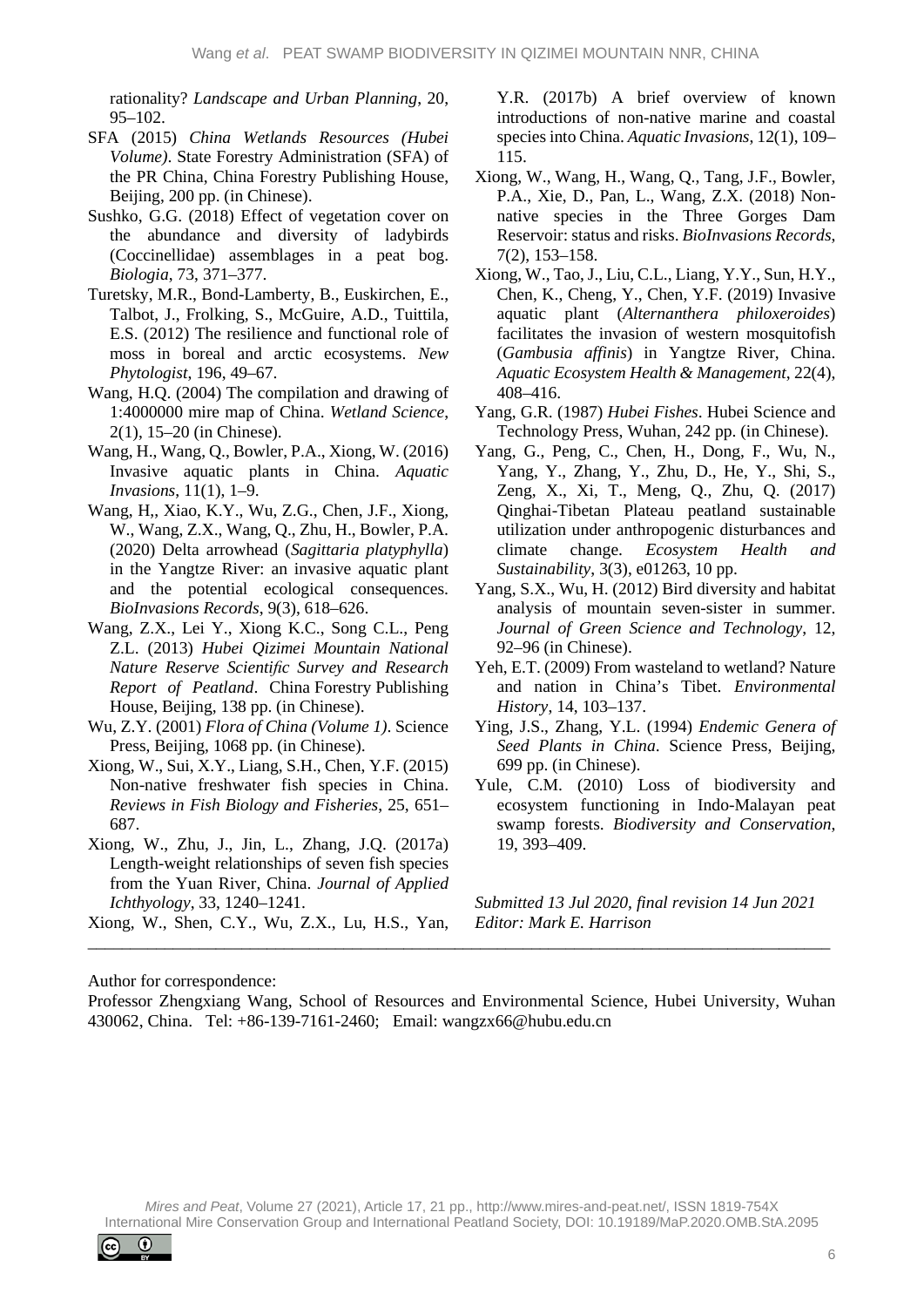# **Appendix**

Table A1. List of plant species recorded in the peatland of Qizimei Mountain National Nature Reserve. Extinction risk abbreviations follow IUCN Red List categories: NT-Near Threatened, VU-Vulnerable, EN-Endangered, CR-Critically Endangered. Not all patches were surveyed (see Methods).

| Phylum       | <b>Class</b>             | Order             | Family           | <b>Species</b>                                                    | <b>Risk</b> | <b>Extinction Patches where</b><br>found |
|--------------|--------------------------|-------------------|------------------|-------------------------------------------------------------------|-------------|------------------------------------------|
| Bryophyta    | Bryopsida                | <b>Dicranales</b> | Ditrichaceae     | Ceratodon purpureus (Hedw.) Brid.                                 |             | 57                                       |
| Bryophyta    | Bryopsida                | Sphagnales        | Sphagnaceae      | Sphagnum palustre L.                                              |             | 20, 21, 22, 51,<br>52, 53, 56, 57        |
| Pteridopyhta | Lycopodiinae             | Lycopodiales      | Lycopodiaceae    | Lycopodium japonicum Thunb.                                       |             | 20, 22, 51, 52                           |
| Pteridopyhta | Lycopodiinae             | Lycopodiales      | Lycopodiaceae    | Lycopodium obscurum L.                                            |             | 21, 52, 53                               |
| Pteridopyhta | Leptosporangiopsida      | Polypodiales      | Pteridaceae      | Cheilosoria chusana (Hook.) Ching                                 |             | 52                                       |
| Pteridopyhta | Protoleptosporangiopsida | Osmundales        | Osmundaceae      | Osmunda japonica Thunb.                                           |             | 52, 57                                   |
| Pteridopyhta | Leptosporangiopsida      | Polypodiales      | Dennstaedtiaceae | Pteridium aquilinum var. latiusculum (Desv.)<br>Underw. ex Heller |             | 20, 22, 51, 52,<br>53, 57                |
| Pteridopyhta | Leptosporangiopsida      | Polypodiales      | Thelypteridaceae | Cyclosorus acuminatus (Houtt.) Nakai ex H. Itô                    |             | 52                                       |
| Pteridopyhta | Leptosporangiopsida      | Polypodiales      | Thelypteridaceae | Parathelypteris nipponica (Franch. & Sav.) Ching                  |             | 52, 57                                   |
| Pteridopyhta | Leptosporangiopsida      | Polypodiales      | Polypodiaceae    | Lepisorus contortus (H.Christ) Ching                              |             | 56                                       |
| Gymnospermae | Coniferopsida            | Coniferales       | Pinaceae         | Larix kaempferi (Lamb.) Carrière                                  |             | 51, 52                                   |
| Gymnospermae | Coniferopsida            | Coniferales       | Pinaceae         | Pinus armandii Franch.                                            |             | 52                                       |
| Gymnospermae | Coniferopsida            | Coniferales       | Pinaceae         | Pinus tabuliformis Carrière                                       |             | 52, 57                                   |
| Gymnospermae | Coniferopsida            | Cephalotaxales    | Cephalotaxaceae  | Cephalotaxus fortunei Hook.                                       |             | 56                                       |
| Angiospermae | Dicotyledones            | Piperales         | Saururaceae      | Houttuynia cordata Thunb.                                         |             | 20, 21                                   |
| Angiospermae | Dicotyledones            | <b>Salicales</b>  | Salicaceae       | Populus lasiocarpa Oliv.                                          |             | 20, 21, 52, 53, 57                       |
| Angiospermae | Dicotyledones            | Salicales         | Salicaceae       | Salix hypoleuca Seemen                                            |             | 57                                       |
| Angiospermae | Dicotyledones            | <b>Salicales</b>  | Salicaceae       | Salix tetrasperma Roxb.                                           |             | 57                                       |

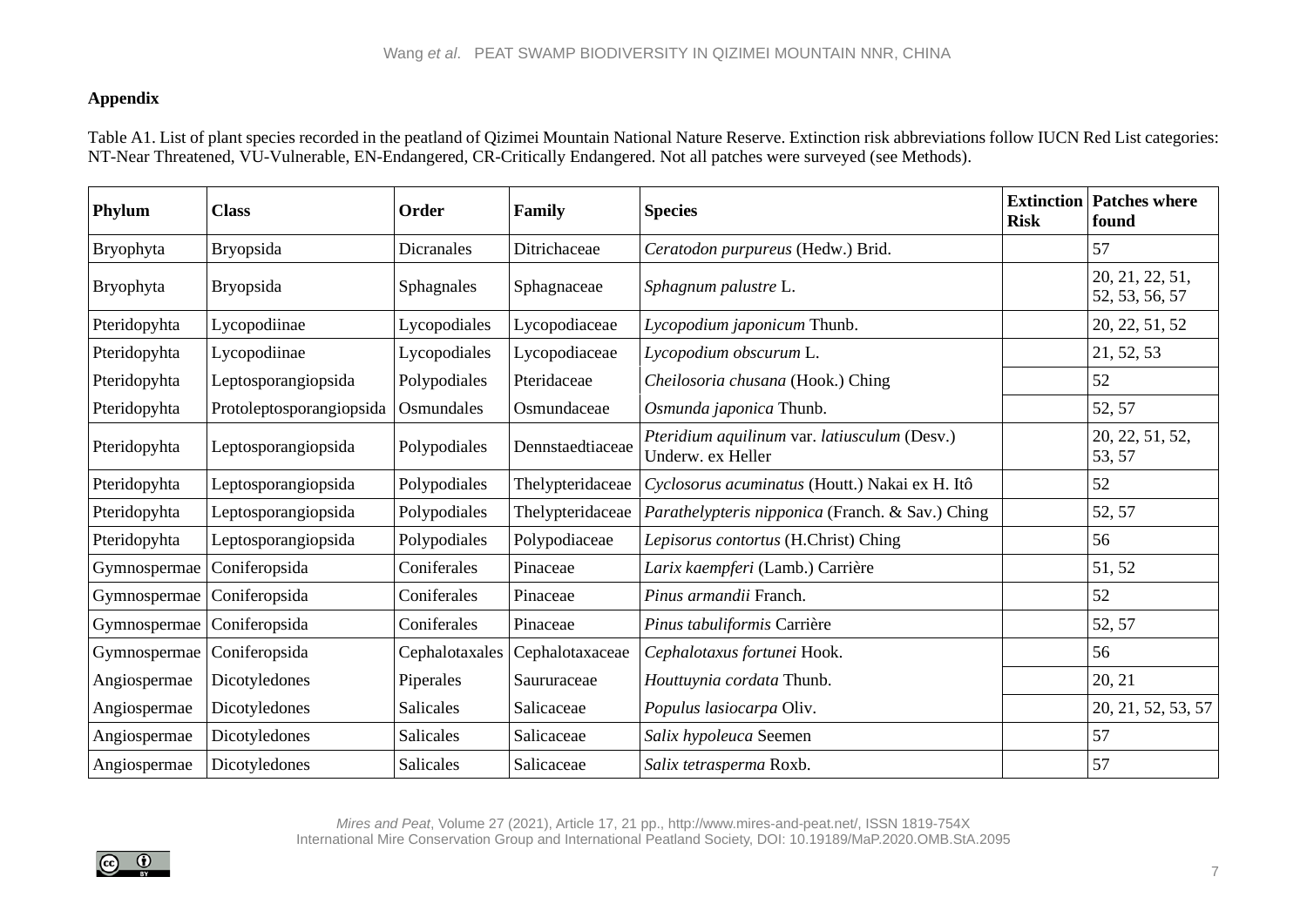| Phylum       | <b>Class</b>  | <b>Order</b>        | Family          | <b>Species</b>                                                | <b>Risk</b> | <b>Extinction Patches where</b><br>found |
|--------------|---------------|---------------------|-----------------|---------------------------------------------------------------|-------------|------------------------------------------|
| Angiospermae | Dicotyledones | Fagales             | Betulaceae      | Betula utilis D.Don                                           |             | 52                                       |
| Angiospermae | Dicotyledones | Fagales             | Betulaceae      | Carpinus viminea Wall.                                        |             | 53                                       |
| Angiospermae | Dicotyledones | Fagales             | Betulaceae      | Corylus ferox var. thibetica (Batal.) Franch.                 |             | 51, 53                                   |
| Angiospermae | Dicotyledones | Fagales             | Betulaceae      | Corylus heterophylla var. sutchuanensis Franchet              |             | 53,56                                    |
| Angiospermae | Dicotyledones | Fagales             | Betulaceae      | Corylus yunnanensis (Franch.) A.Camus                         |             | 51                                       |
| Angiospermae | Dicotyledones | Fagales             | Fagaceae        | Castanea seguinii Dode                                        |             | 52, 53                                   |
| Angiospermae | Dicotyledones | Rosales             | Moraceae        | Morus australis Poir.                                         |             | 20, 21                                   |
| Angiospermae | Dicotyledones | Caryophyllales      | Polygonaceae    | Polygonum nepalense Meisn.                                    |             | 20, 52, 57                               |
| Angiospermae | Dicotyledones | Caryophyllales      | Polygonaceae    | Polygonum perfoliatum L.                                      |             | 52, 53                                   |
| Angiospermae | Dicotyledones | Caryophyllales      | Polygonaceae    | Polygonum sagittatum L.                                       |             | 57                                       |
| Angiospermae | Dicotyledones | Caryophyllales      | Polygonaceae    | Polygonum thunbergii Siebold & Zucc.                          |             | 20, 56, 52, 53, 57                       |
| Angiospermae | Dicotyledones | Caryophyllales      | Polygonaceae    | Reynoutria japonica Houtt.                                    |             | 21, 22                                   |
| Angiospermae | Dicotyledones | Caryophyllales      | Caryophyllaceae | Silene baccifera (L.) Roth                                    |             | 20                                       |
| Angiospermae | Dicotyledones | Caryophyllales      | Amaranthaceae   | Alternanthera philoxeroides (Mart.) Griseb.                   |             | 22                                       |
| Angiospermae | Dicotyledones | Nymphaeales         | Cabombaceae     | Brasenia schreberi J.F.Gmel.                                  |             | 20                                       |
| Angiospermae | Dicotyledones | Ranales             | Ranunculaceae   | Aconitum hemsleyanum E.Pritz.                                 |             | 57                                       |
| Angiospermae | Dicotyledones | Ranales             | Ranunculaceae   | Asteropyrum peltatum (Franch.)<br>J.R.Drumm & Hutch.          |             | 52                                       |
| Angiospermae | Dicotyledones | Ranales             | Ranunculaceae   | Ranunculus japonicus Thunb.                                   |             | 56                                       |
| Angiospermae | Dicotyledones | Ranales             | Ranunculaceae   | Thalictrum uncinulatum Franch. ex Lecoy.                      |             | 51                                       |
| Angiospermae | Dicotyledones | <b>Berberidales</b> | Lardizabalaceae | Decaisnea insignis (Griff.) Hook.f. & Thomson                 |             | 53                                       |
| Angiospermae | Dicotyledones | <b>Berberidales</b> | Berberidaceae   | Berberis triacanthophora Fedde                                |             | 51                                       |
| Angiospermae | Dicotyledones | Magnoliales         | Magnoliaceae    | Houpoea officinalis (Rehder & E.H.Wilson)<br>N.H.Xia & C.Y.Wu | EN          | 52, 53                                   |

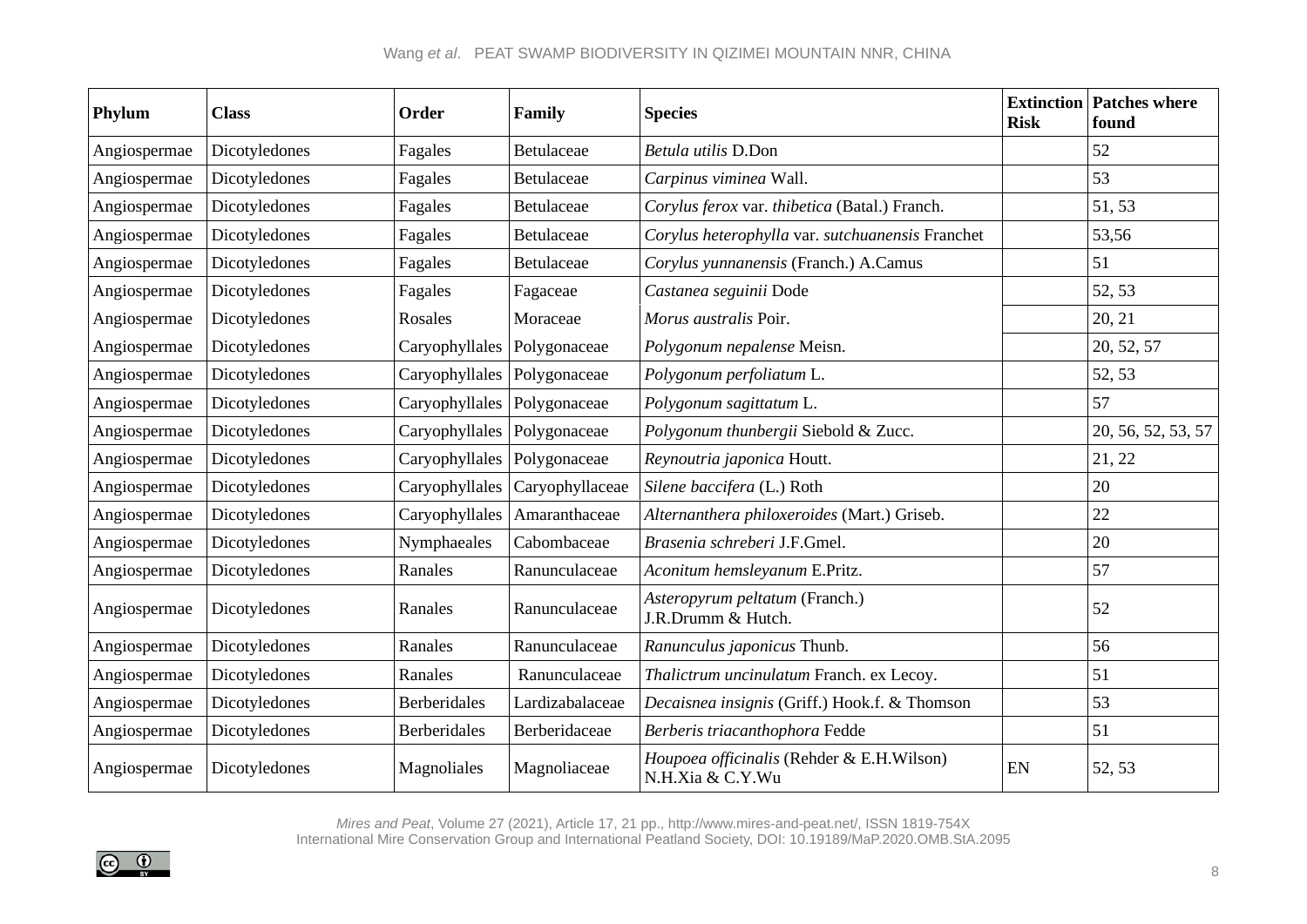# Wang *et al*. PEAT SWAMP BIODIVERSITY IN QIZIMEI MOUNTAIN NNR, CHINA

| Phylum       | <b>Class</b>  | Order              | Family              | <b>Species</b>                               | <b>Risk</b> | <b>Extinction Patches where</b><br>found |
|--------------|---------------|--------------------|---------------------|----------------------------------------------|-------------|------------------------------------------|
| Angiospermae | Dicotyledones | Laurales           | Lauraceae           | Lindera glauca (Siebold & Zucc) Blume        |             | 53                                       |
| Angiospermae | Dicotyledones | Laurales           | Lauraceae           | Lindera obtusiloba Blume                     |             | 20, 22, 51, 52,<br>53, 56                |
| Angiospermae | Dicotyledones | Laurales           | Lauraceae           | Litsea cubeba (Lour.) Pers.                  |             | 20, 22, 51, 53, 57                       |
| Angiospermae | Dicotyledones | Laurales           | Lauraceae           | Litsea ichangensis Gamble                    |             | 20, 21, 22, 51,<br>52, 53, 56            |
| Angiospermae | Dicotyledones | <b>Brassicales</b> | <b>Brassicaceae</b> | Cardamine engleriana O.E.Schulz              |             | 57                                       |
| Angiospermae | Dicotyledones | Saxifragales       | Saxifragaceae       | Astilbe chinensis (Maxim.) Franch. et Savat. |             | 20, 57                                   |
| Angiospermae | Dicotyledones | Cornales           | Hydrangeaceae       | Hydrangea aspera D.Don                       |             | 53                                       |
| Angiospermae | Dicotyledones | Cornales           | Hydrangeaceae       | Hydrangea macrophylla (Thunb.) Ser.          |             | 57                                       |
| Angiospermae | Dicotyledones | Cornales           | Hydrangeaceae       | Hydrangea strigosa Rehder                    |             | 20, 51, 52, 53, 57                       |
| Angiospermae | Dicotyledones | Cornales           | Hydrangeaceae       | Hydrangea aspera D.Don                       |             | 20                                       |
| Angiospermae | Dicotyledones | Celastrales        | Celastraceae        | Parnassia wightiana Wall. ex Wight & Arn.    |             | 20                                       |
| Angiospermae | Dicotyledones | Saxifragales       | Saxifragaceae       | Tiarella polyphylla D.Don                    |             | 56                                       |
| Angiospermae | Dicotyledones | Rosales            | Rosaceae            | Cerasus yunnanensis (Franch.) Yü et Li       |             | 52                                       |
| Angiospermae | Dicotyledones | Rosales            | Rosaceae            | Prunus clarofolia C.K.Schneid.               |             | 57                                       |
| Angiospermae | Dicotyledones | Rosales            | Rosaceae            | Cotoneaster apiculatus Rehder & E.H.Wilson   |             | 51                                       |
| Angiospermae | Dicotyledones | Rosales            | Rosaceae            | Cotoneaster bullatus Bois                    |             | 20, 21, 22, 51,<br>52, 53, 57            |
| Angiospermae | Dicotyledones | Rosales            | Rosaceae            | Cotoneaster glabratus Rehder & E.H.Wilson    |             | 57                                       |
| Angiospermae | Dicotyledones | Rosales            | Rosaceae            | Cotoneaster horizontalis Decne.              |             | 22                                       |
| Angiospermae | Dicotyledones | Rosales            | Rosaceae            | Cotoneaster tenuipes Rehder & E.H.Wilson     |             | 57                                       |
| Angiospermae | Dicotyledones | Rosales            | Rosaceae            | Fragaria orientalis Losinsk.                 |             | 20, 21, 57                               |

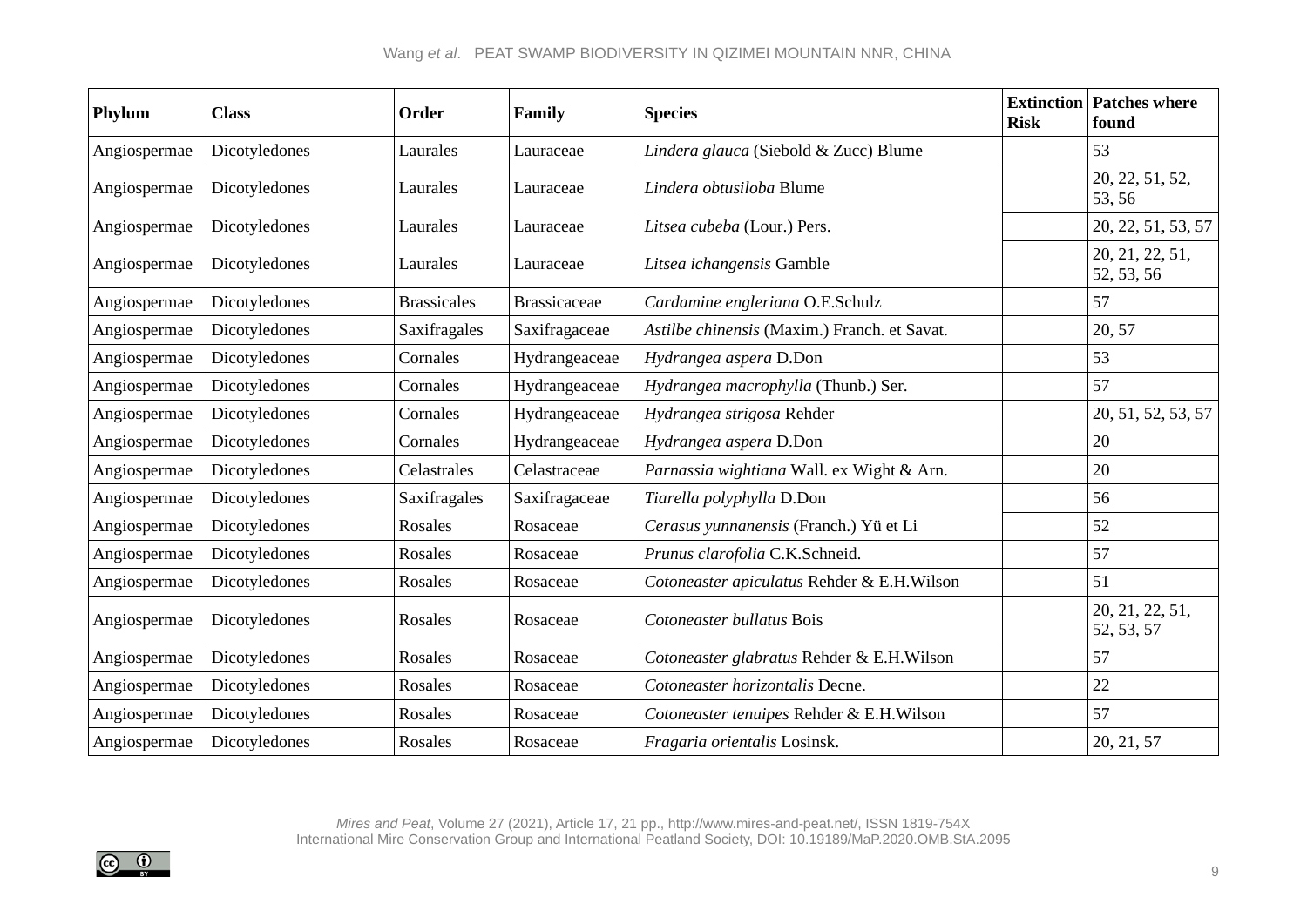| Phylum       | <b>Class</b>  | Order      | Family       | <b>Species</b>                                  | <b>Risk</b> | <b>Extinction Patches where</b><br>found |
|--------------|---------------|------------|--------------|-------------------------------------------------|-------------|------------------------------------------|
| Angiospermae | Dicotyledones | Rosales    | Rosaceae     | Malus hupehensis (Pamp.) Rehd.                  |             | 20, 21, 51, 52,<br>53, 57                |
| Angiospermae | Dicotyledones | Rosales    | Rosaceae     | Malus sieboldii (Regel) Rehder                  |             | 57                                       |
| Angiospermae | Dicotyledones | Rosales    | Rosaceae     | Potentilla lineata Trevir.                      |             | 21, 22, 51                               |
| Angiospermae | Dicotyledones | Rosales    | Rosaceae     | Rosa helenae Rehder & E.H.Wilson                |             | 20, 21, 52, 57                           |
| Angiospermae | Dicotyledones | Rosales    | Rosaceae     | Rubus caudifolius Wuzhi                         |             | 52, 57                                   |
| Angiospermae | Dicotyledones | Rosales    | Rosaceae     | Rubus corchorifolius L.f.                       |             | 52                                       |
| Angiospermae | Dicotyledones | Rosales    | Rosaceae     | Rubus henryi Hemsl. & Kuntze                    |             | 20                                       |
| Angiospermae | Dicotyledones | Rosales    | Rosaceae     | Rubus malifolius Focke                          |             | 56                                       |
| Angiospermae | Dicotyledones | Rosales    | Rosaceae     | Rubus peltatus Maxim.                           |             | 56, 52, 57                               |
| Angiospermae | Dicotyledones | Rosales    | Rosaceae     | Rubus trianthus Focke                           |             | 51, 57                                   |
| Angiospermae | Dicotyledones | Rosales    | Rosaceae     | Sorbus caloneura (Stapf) Rehd.                  |             | 51                                       |
| Angiospermae | Dicotyledones | Rosales    | Rosaceae     | Sorbus folgneri (C.K.Schneid.) Rehder           |             | 51                                       |
| Angiospermae | Dicotyledones | Rosales    | Rosaceae     | Sorbus wilsoniana C.K.Schneid.                  |             | 22, 51, 52, 53,<br>56, 57                |
| Angiospermae | Dicotyledones | Rosales    | Rosaceae     | Sorbus aucuparia L.                             |             | 22                                       |
| Angiospermae | Dicotyledones | Rosales    | Rosaceae     | Spiraea japonica var. fortunei (Planchon) Rehd. |             | 56, 57                                   |
| Angiospermae | Dicotyledones | Rosales    | Rosaceae     | Spiraea veitchii Hemsl.                         |             | 51, 53, 56, 57                           |
| Angiospermae | Dicotyledones | Rosales    | Rosaceae     | Stranvaesia davidiana Dcne.                     |             | 53                                       |
| Angiospermae | Dicotyledones | Rosales    | Leguminosae  | Trifolium repens L.                             |             | 20, 21                                   |
| Angiospermae | Dicotyledones | Rosales    | Leguminosae  | Trifolium pratense L.                           |             | 21                                       |
| Angiospermae | Dicotyledones | Geraniales | Oxalidaceae  | Oxalis corniculata L.                           |             | 56                                       |
| Angiospermae | Dicotyledones | Geraniales | Geraniaceae  | Geranium rosthornii R.Knuth                     |             | 57                                       |
| Angiospermae | Dicotyledones | Sapindales | Simarubaceae | Ailanthus altissima (Mill.) Swingle             |             | 57                                       |

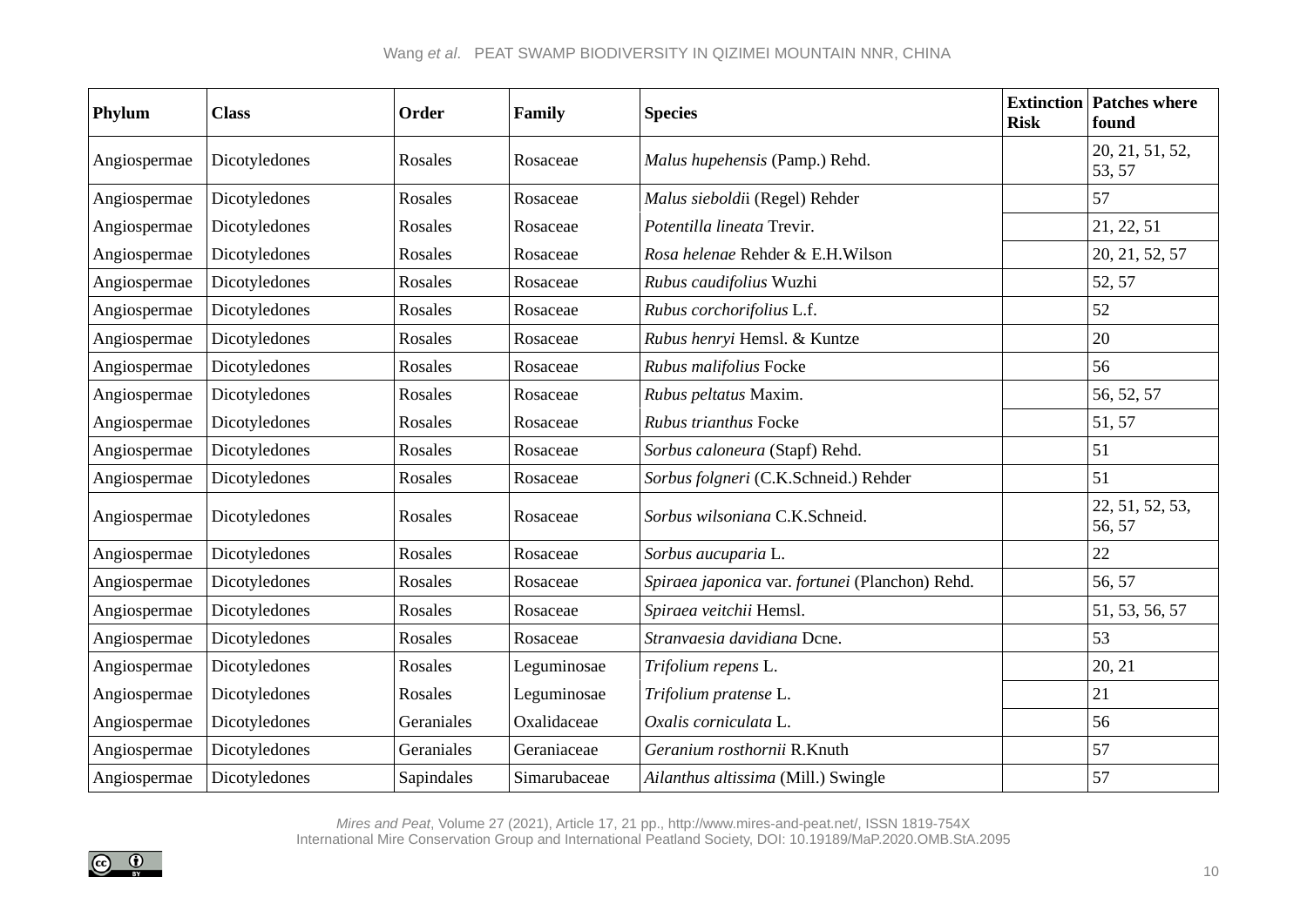| Phylum       | <b>Class</b>  | <b>Order</b>    | Family        | <b>Species</b>                                              | <b>Risk</b> | <b>Extinction Patches where</b><br>found |
|--------------|---------------|-----------------|---------------|-------------------------------------------------------------|-------------|------------------------------------------|
| Angiospermae | Dicotyledones | Sapindales      | Anacardiaceae | Terminthia paniculata (Wall. ex G.Don)<br>C.Y.Wu & T.L.Ming |             | 52                                       |
| Angiospermae | Dicotyledones | Aquifoliales    | Aquifoliaceae | Ilex szechwanensis Loes.                                    |             | 51, 53                                   |
| Angiospermae | Dicotyledones | Aquifoliales    | Aquifoliaceae | Ilex pedunculosa Miq.                                       |             | 22, 51                                   |
| Angiospermae | Dicotyledones | Celastrales     | Celastraceae  | Euonymus alatus (Thunb.) Siebold                            |             | 56                                       |
| Angiospermae | Dicotyledones | Celastrales     | Celastraceae  | Celastrus rosthornianus Loes.                               |             | 52                                       |
| Angiospermae | Dicotyledones | Sapindales      | Sapindaceae   | Acer caudatum Wall.                                         |             | 51, 53, 56                               |
| Angiospermae | Dicotyledones | Sapindales      | Sapindaceae   | Acer davidii Franch.                                        |             | 51, 53                                   |
| Angiospermae | Dicotyledones | Sapindales      | Sapindaceae   | Acer oliverianum Pax                                        |             | 20                                       |
| Angiospermae | Dicotyledones | Geraniales      | Balsaminaceae | Impatiens blepharosepala E.Pritz.                           |             | 57                                       |
| Angiospermae | Dicotyledones | Geraniales      | Balsaminaceae | Impatiens siculifer Hook. f.                                |             | 57                                       |
| Angiospermae | Dicotyledones | Rhamnales       | Rhamnaceae    | Berchemia kulingensis C.K.Schneid.                          |             | 57                                       |
| Angiospermae | Dicotyledones | Rhamnales       | Rhamnaceae    | Rhamnus lamprophylla C.K.Schneid.                           |             | 53                                       |
| Angiospermae | Dicotyledones | Rhamnales       | Rhamnaceae    | Rhamnus leptophylla C.K.Schneid.                            |             | 52                                       |
| Angiospermae | Dicotyledones | Rhamnales       | Vitaceae      | Ampelopsis glandulosa var. kulingensis<br>(Rehder) Momiyama |             | 57                                       |
| Angiospermae | Dicotyledones | Ericales        | Actinidiaceae | Actinidia chinensis Planch                                  |             | 51                                       |
| Angiospermae | Dicotyledones | Ericales        | Theaceae      | Stewartia sinensis Rehder & E.H.Wilson                      |             | 53                                       |
| Angiospermae | Dicotyledones | Malpighiales    | Hypericaceae  | Hypericum attenuatum Fisch. ex Choisy                       |             | 57                                       |
| Angiospermae | Dicotyledones | <b>Violales</b> | Violaceae     | Viola fargesii H.Boissieu                                   |             | 21, 22                                   |
| Angiospermae | Dicotyledones | <b>Violales</b> | Violaceae     | Viola moupinensis Franch.                                   |             | 51                                       |
| Angiospermae | Dicotyledones | <b>Violales</b> | Violaceae     | Viola arcuata Blume                                         |             | 20, 21, 57                               |
| Angiospermae | Dicotyledones | Rosales         | Elaeagnaceae  | Elaeagnus multiflora Thunb.                                 |             | 57                                       |
| Angiospermae | Dicotyledones | Rosales         | Elaeagnaceae  | Elaeagnus lanceolata Warb.                                  |             | 20                                       |

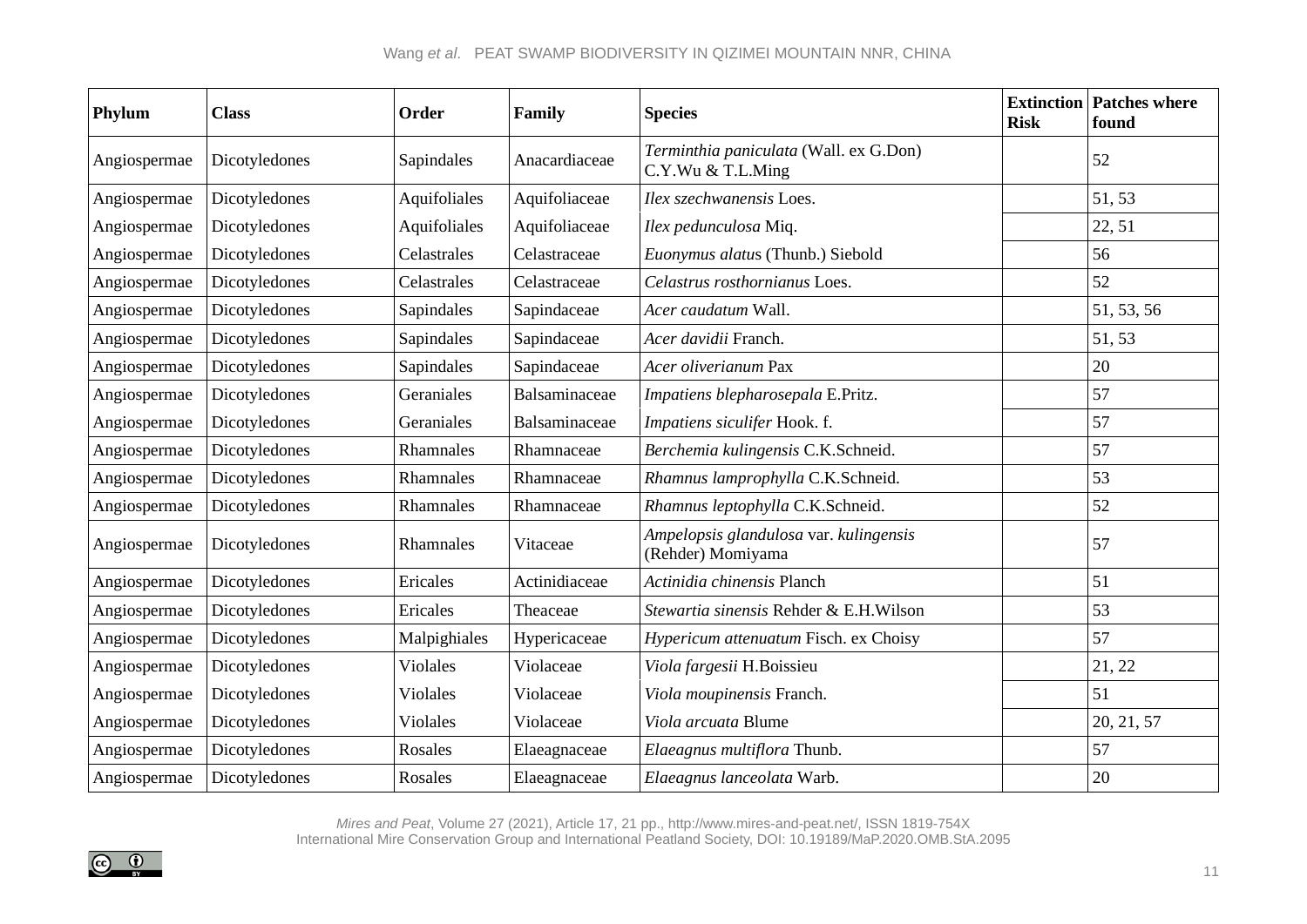| Phylum       | <b>Class</b>  | Order      | Family      | <b>Species</b>                                                   | <b>Risk</b> | <b>Extinction Patches where</b><br>found |
|--------------|---------------|------------|-------------|------------------------------------------------------------------|-------------|------------------------------------------|
| Angiospermae | Dicotyledones | Myrtales   | Onagraceae  | Epilobium pyrricholophum Franch. & Sav.                          |             | 52                                       |
| Angiospermae | Dicotyledones | Myrtales   | Onagraceae  | Epilobium parviflorum Schreb.                                    |             | 57                                       |
| Angiospermae | Dicotyledones | Apiales    | Araliaceae  | Aralia chinensis L.                                              | VU          | 22                                       |
| Angiospermae | Dicotyledones | Apiales    | Araliaceae  | Hydrocotyle wilsonii Diels ex Shan & S.L.Liou                    |             | 56                                       |
| Angiospermae | Dicotyledones | Apiales    | Apiaceae    | Cryptotaenia japonica Hassk.                                     |             | 20, 21                                   |
| Angiospermae | Dicotyledones | Apiales    | Apiaceae    | Oenanthe thomsonii subsp. Stenophylla<br>(H. de Boissieu) F.T.Pu |             | 20, 21, 52, 56, 57                       |
| Angiospermae | Dicotyledones | Cornales   | Cornaceae   | Cornus controversa Hemsl.                                        |             | 51                                       |
| Angiospermae | Dicotyledones | Cornales   | Cornaceae   | Cornus kousa subsp. chinensis (Osborn)<br>Q.Y.Xiang              |             | 51                                       |
| Angiospermae | Dicotyledones | Ericales   | Ericaceae   | Chimaphila japonica Miq.                                         |             | 21                                       |
| Angiospermae | Dicotyledones | Ericales   | Ericaceae   | Pyrola calliantha Andres                                         |             | 53, 56                                   |
| Angiospermae | Dicotyledones | Ericales   | Ericaceae   | Lyonia ovalifolia var. elliptica<br>(Sieb.et Zucc.) Hand.-Mazz.  |             | 20, 21, 22, 51,<br>52, 53, 57            |
| Angiospermae | Dicotyledones | Ericales   | Ericaceae   | Enkianthus chinensis Franch.                                     |             | 20, 22, 51,<br>52, 53, 56                |
| Angiospermae | Dicotyledones | Ericales   | Ericaceae   | Rhododendron auriculatum Hemsl.                                  |             | 20, 22, 51,<br>52, 53, 57                |
| Angiospermae | Dicotyledones | Ericales   | Ericaceae   | Rhododendron hypoglaucum Hemsl.                                  |             | 22, 56                                   |
| Angiospermae | Dicotyledones | Ericales   | Ericaceae   | Rhododendron mariesii Hemsl. & E.H.Wilson                        |             | 22                                       |
| Angiospermae | Dicotyledones | Ericales   | Ericaceae   | Rhododendron simsii Planch.                                      |             | 52                                       |
| Angiospermae | Dicotyledones | Ericales   | Ericaceae   | Rhododendron stamineum Franch.                                   |             | 51                                       |
| Angiospermae | Dicotyledones | Ericales   | Ericaceae   | Rhododendron sutchuenense Franch.                                |             | 20, 22, 51                               |
| Angiospermae | Dicotyledones | Primulales | Primulaceae | Lysimachia punctatilimba C.Y.Wu                                  |             | 20, 52, 57                               |
| Angiospermae | Dicotyledones | Primulales | Primulaceae | Lysimachia rubiginosa Hemsl.                                     |             | $20\,$                                   |

*Mires and Peat*, Volume 27 (2021), Article 17, 21 pp., http://www.mires-and-peat.net/, ISSN 1819-754X

International Mire Conservation Group and International Peatland Society, DOI: 10.19189/MaP.2020.OMB.StA.2095

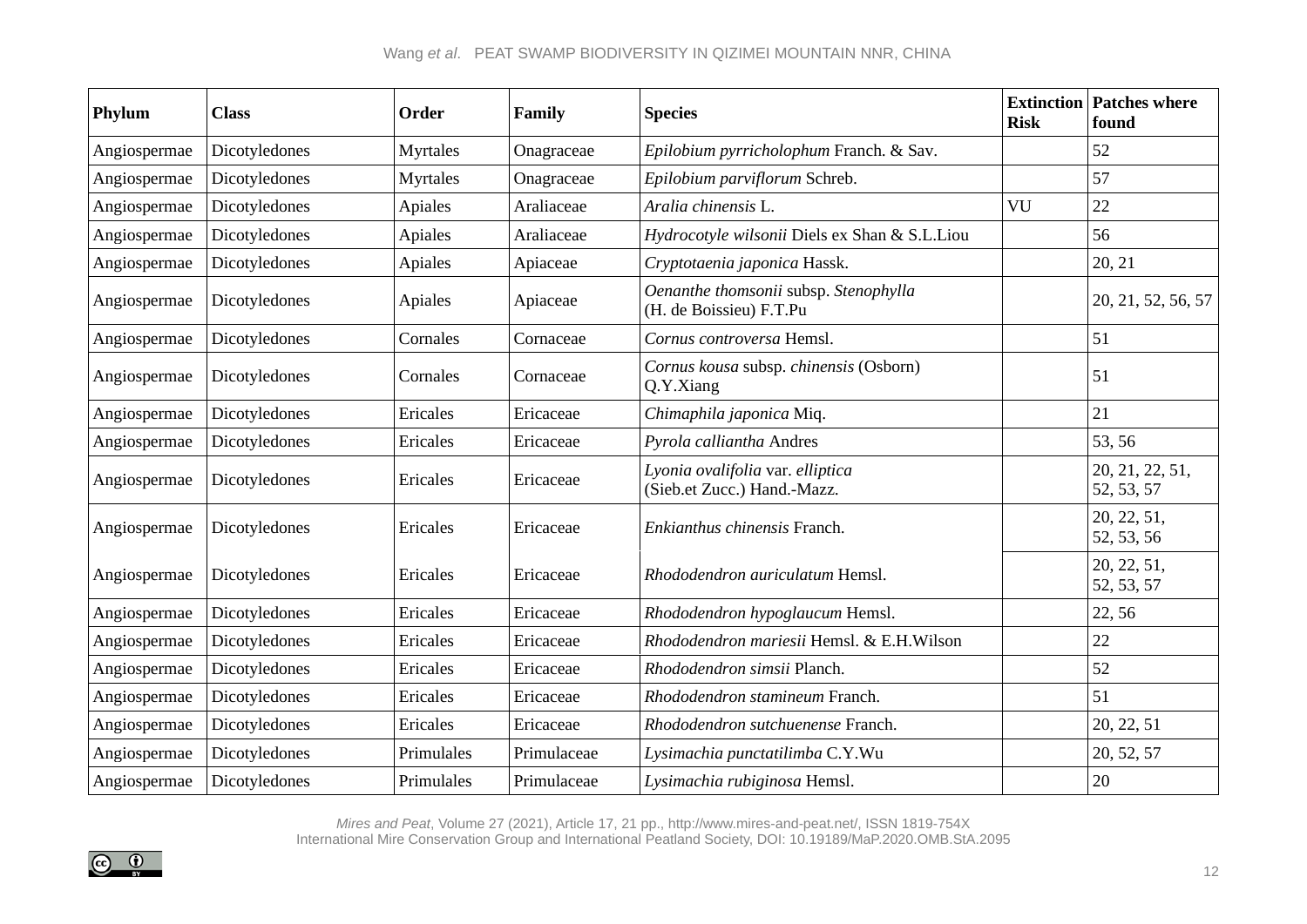| Phylum       | <b>Class</b>  | Order             | Family         | <b>Species</b>                                                       | <b>Risk</b> | <b>Extinction Patches where</b><br>found |
|--------------|---------------|-------------------|----------------|----------------------------------------------------------------------|-------------|------------------------------------------|
| Angiospermae | Dicotyledones | Primulales        | Primulaceae    | Lysimachia stenosepala Hemsl.                                        |             | 20, 21, 57                               |
| Angiospermae | Dicotyledones | Primulales        | Primulaceae    | Lysimachia clethroides Duby                                          |             | 22                                       |
| Angiospermae | Dicotyledones | Ericales          | Symplocaceae   | Symplocos paniculata Miq.                                            |             | 52, 57                                   |
| Angiospermae | Dicotyledones | Ericales          | Symplocaceae   | Symplocos sumuntia Buch.-Ham. ex D.Don                               |             | 57                                       |
| Angiospermae | Dicotyledones | Gentianales       | Gentianaceae   | Gentianopsis paludosa var. ovatodeltoidea<br>(Burkill) Ma            |             | 52, 53, 56, 57                           |
| Angiospermae | Dicotyledones | Gentianales       | Gentianaceae   | Halenia elliptica D.Don                                              |             | 20, 57                                   |
| Angiospermae | Dicotyledones | Gentianales       | Gentianaceae   | Tripterospermum chinense (Migo) Harry Sm.                            |             | 53, 56                                   |
| Angiospermae | Dicotyledones | Gentianales       | Apocynaceae    | Cynanchum wilfordii (Maxim.) Hemsl.                                  |             | 57                                       |
| Angiospermae | Dicotyledones | Gentianales       | Apocynaceae    | Metaplexis japonica (Thunb). Makino                                  |             | 22                                       |
| Angiospermae | Dicotyledones | Laminales         | Lamiaceae      | Clinopodium polycephalum (Vaniot)<br>C.Y.Wu & S.J.Hsuan              |             | 20, 57                                   |
| Angiospermae | Dicotyledones | Laminales         | Lamiaceae      | Lycopus cavaleriei H.Léveillé                                        |             | 21, 52, 57                               |
| Angiospermae | Dicotyledones | Laminales         | Lamiaceae      | Prunella vulgaris L.                                                 |             | 57                                       |
| Angiospermae | Dicotyledones | Lamiales          | Lamiaceae      | Salvia chinensis Benth.                                              |             | 57                                       |
| Angiospermae | Dicotyledones | Lamiales          | Orobanchaceae  | Pedicularis fargesii Franch.                                         |             | 20, 57                                   |
| Angiospermae | Dicotyledones | Plantaginales     | Plantaginaceae | Plantago asiatica L.                                                 |             | 52                                       |
| Angiospermae | Dicotyledones | <b>Rubiales</b>   | Rubiaceae      | Galium aparine L.                                                    |             | 52, 53                                   |
| Angiospermae | Dicotyledones | Rubiales          | Rubiaceae      | Galium hoffmeisteri (Klotzsch)<br>Ehrend. & Schönb.-Tem. ex R.R.Mill |             | 52, 53                                   |
| Angiospermae | Dicotyledones | <b>Rubiales</b>   | Rubiaceae      | Neanotis hirsuta (L. f.) W.H.Lewis                                   |             | 22                                       |
| Angiospermae | Dicotyledones | <b>Rubiales</b>   | Rubiaceae      | Paederia foetida L.                                                  |             | 52                                       |
| Angiospermae | Dicotyledones | <b>Rubiales</b>   | Rubiaceae      | Rubia cordifolia L.                                                  |             | 51                                       |
| Angiospermae | Dicotyledones | <b>Dipsacales</b> | Caprifoliaceae | Lonicera acuminata Wall.                                             |             | 20, 21, 51, 52, 57                       |

*Mires and Peat*, Volume 27 (2021), Article 17, 21 pp., http://www.mires-and-peat.net/, ISSN 1819-754X



International Mire Conservation Group and International Peatland Society, DOI: 10.19189/MaP.2020.OMB.StA.2095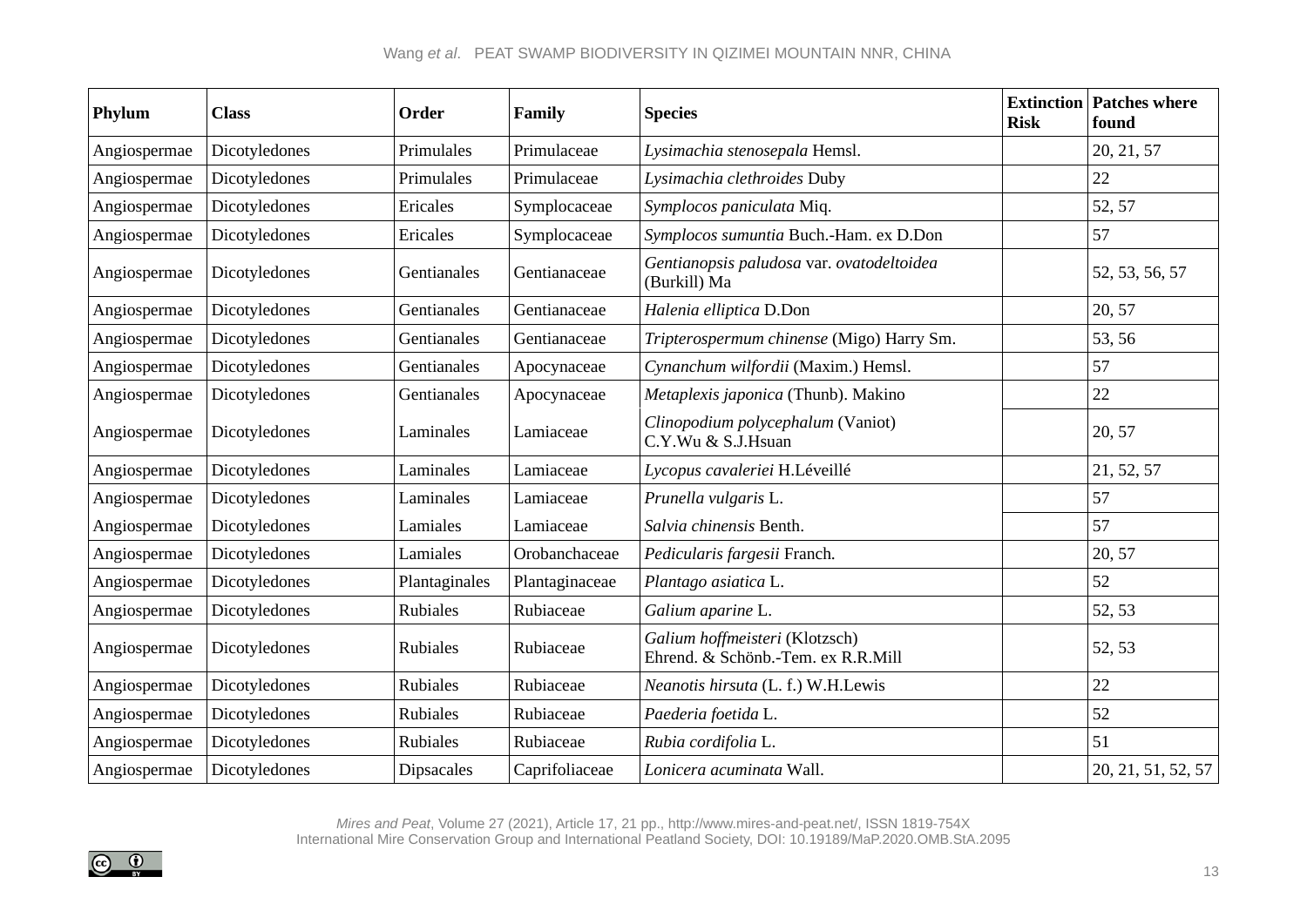| Phylum       | <b>Class</b>    | Order             | Family         | <b>Species</b>                                            | <b>Risk</b> | <b>Extinction Patches where</b><br>found |
|--------------|-----------------|-------------------|----------------|-----------------------------------------------------------|-------------|------------------------------------------|
| Angiospermae | Dicotyledones   | Dipsacales        | Caprifoliaceae | Lonicera japonica Thunb.                                  |             | 21                                       |
| Angiospermae | Dicotyledones   | <b>Dipsacales</b> | Caprifoliaceae | Patrinia monandra C.B.Clarke                              |             | 57                                       |
| Angiospermae | Dicotyledones   | Dipsacales        | Adoxaceae      | Viburnum betulifolium Batalin                             |             | 56                                       |
| Angiospermae | Dicotyledones   | <b>Dipsacales</b> | Adoxaceae      | Viburnum brachybotryum Hemsl.                             |             | 20, 56                                   |
| Angiospermae | Dicotyledones   | Dipsacales        | Adoxaceae      | Viburnum erosum Thunb.                                    |             | 53                                       |
| Angiospermae | Dicotyledones   | <b>Dipsacales</b> | Adoxaceae      | Viburnum foetidum Wall.                                   |             | 52                                       |
| Angiospermae | Dicotyledones   | <b>Dipsacales</b> | Adoxaceae      | Viburnum hupehense Rehder                                 |             | 21                                       |
| Angiospermae | Dicotyledones   | <b>Dipsacales</b> | Adoxaceae      | Viburnum macrocephalum Fortune                            |             | 52                                       |
| Angiospermae | Dicotyledones   | <b>Dipsacales</b> | Adoxaceae      | Viburnum rhytidophyllum Hemsl.                            |             | 57                                       |
| Angiospermae | Dicotyledones   | <b>Dipsacales</b> | Adoxaceae      | Viburnum setigerum Hance                                  |             | 52                                       |
| Angiospermae | Dicotyledones   | Campanulales      | Campanulaceae  | Codonopsis pilosula (Franch.) Nannf.                      |             | 51                                       |
| Angiospermae | Dicotyledones   | Asterales         | Compositae     | Achillea wilsoniana (Heimerl) Hand.-Mazz.                 |             | 57                                       |
| Angiospermae | Dicotyledones   | Asterales         | Compositae     | Anaphalis margaritacea (L) Benth. & Hook. f.              |             | 21                                       |
| Angiospermae | Dicotyledones   | Asterales         | Compositae     | Anaphalis margaritacea subsp. Japonica<br>(Maxim.) Kitam. |             | 57                                       |
| Angiospermae | Dicotyledones   | Asterales         | Compositae     | Galinsoga parviflora Cav.                                 |             | 51                                       |
| Angiospermae | Dicotyledones   | Asterales         | Compositae     | Inula hupehensis (Ling) Ling                              |             | 57                                       |
| Angiospermae | Dicotyledones   | Asterales         | Compositae     | Inula japonica Thunb.                                     |             | 20                                       |
| Angiospermae | Dicotyledones   | Asterales         | Compositae     | Ligularia intermedia Nakai                                |             | 21, 57                                   |
| Angiospermae | Dicotyledones   | Asterales         | Compositae     | Stenoseris graciliflora (Wall. ex DC.) C.Shih             |             | 20                                       |
| Angiospermae | Dicotyledones   | Asterales         | Compositae     | Youngia japonica (L.) DC.                                 |             | 57                                       |
| Angiospermae | Monocotyledones | Dioscoreales      | Nartheciaceae  | Aletris glabra Bureau & Franch.                           |             | 57                                       |
| Angiospermae | Monocotyledones | Dioscoreales      | Nartheciaceae  | Aletris spicata (Thunb.) Franch.                          |             | 20, 56                                   |

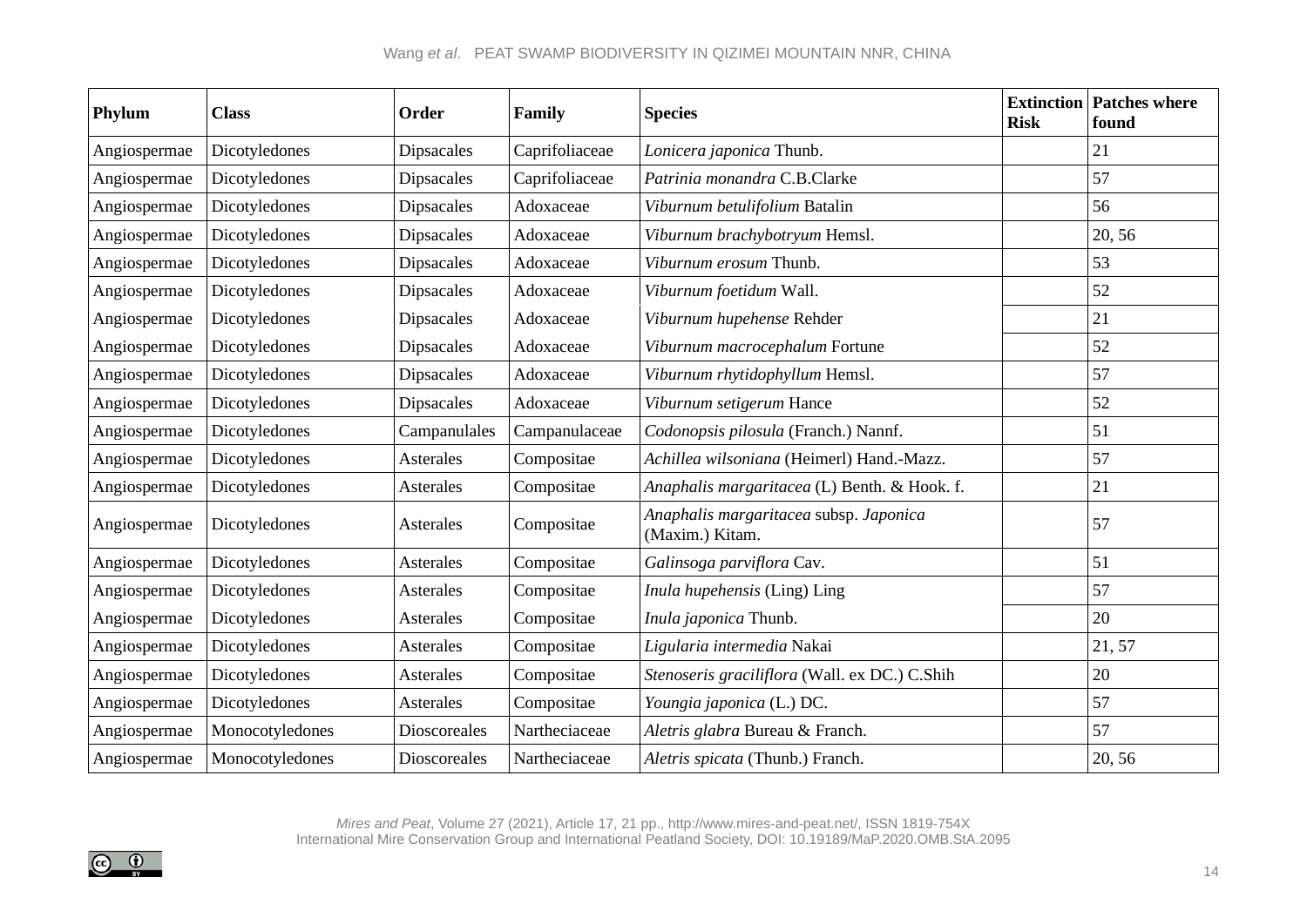| Phylum       | <b>Class</b>    | Order       | Family       | <b>Species</b>                                            | <b>Risk</b> | <b>Extinction Patches where</b><br>found |
|--------------|-----------------|-------------|--------------|-----------------------------------------------------------|-------------|------------------------------------------|
| Angiospermae | Monocotyledones | Liliflorae  | Liliaceae    | Heterosmilax japonica Kunth                               |             | 51                                       |
| Angiospermae | Monocotyledones | Liliflorae  | Liliaceae    | Paris polyphylla var. yunnanensis (Franch.)<br>Hand.-Mzt. |             | 52                                       |
| Angiospermae | Monocotyledones | Liliflorae  | Liliaceae    | Polygonatum sibiricum F.Delaroche                         |             | 53                                       |
| Angiospermae | Monocotyledones | Liliales    | Liliaceae    | Tricyrtis maculata (D.Don) J.F.Macbr.                     |             | 52, 57                                   |
| Angiospermae | Monocotyledones | Asparagales | Asparagaceae | Hosta ventricosa Stearn                                   |             | 20, 21, 52, 53, 57                       |
| Angiospermae | Monocotyledones | Liliales    | Smilacaceae  | Smilax nigrescens F.T.Wang & Tang                         |             | 51                                       |
| Angiospermae | Monocotyledones | Liliales    | Smilacaceae  | Smilax stans Maxim.                                       |             | 52, 56                                   |
| Angiospermae | Monocotyledones | Graminaceae | Gramineae    | Deyeuxia pyramidalis (Host) Veldkamp                      |             | 56, 57                                   |
| Angiospermae | Monocotyledones | Graminaceae | Gramineae    | Deyeuxia hakonensis (Franch. et Sav.) Keng                |             | 20, 52                                   |
| Angiospermae | Monocotyledones | Graminaceae | Gramineae    | Fargesia spathacea Franch.                                |             | 22, 51                                   |
| Angiospermae | Monocotyledones | Graminaceae | Gramineae    | Indocalamus longiauritus Hand. - Mazz.                    |             | 51                                       |
| Angiospermae | Monocotyledones | Graminaceae | Gramineae    | Miscanthus sinensis Andersson                             |             | 57                                       |
| Angiospermae | Monocotyledones | Graminaceae | Gramineae    | Oplismenus undulatifolius (Ard.)<br>Roem. & Schult.       |             | 57                                       |
| Angiospermae | Monocotyledones | Juncales    | Juncaceae    | Juncus bufonius L.                                        |             | 20, 53, 57                               |
| Angiospermae | Monocotyledones | Juncales    | Juncaceae    | Juncus setchuensis Buchen. ex Diels                       |             | 20, 21, 51, 52                           |
| Angiospermae | Monocotyledones | Juncales    | Juncaceae    | Luzula effusa Buchenau                                    |             | 20, 53, 56                               |
| Angiospermae | Monocotyledones | Cyperales   | Cyperaceae   | Carex cinerascens Kük.                                    |             | 56                                       |
| Angiospermae | Monocotyledones | Cyperales   | Cyperaceae   | Carex japonica Thunb.                                     |             | 53, 56, 57                               |
| Angiospermae | Monocotyledones | Cyperales   | Cyperaceae   | Carex fargesii Franch.                                    |             | 20, 51, 57                               |
| Angiospermae | Monocotyledones | Cyperales   | Cyperaceae   | Carex filicina Nees                                       |             | 53                                       |
| Angiospermae | Monocotyledones | Cyperales   | Cyperaceae   | Carex rubrobrunnea var. taliensis<br>(Franchet) Kukenthal |             | 20, 22, 51, 52,<br>53, 57                |

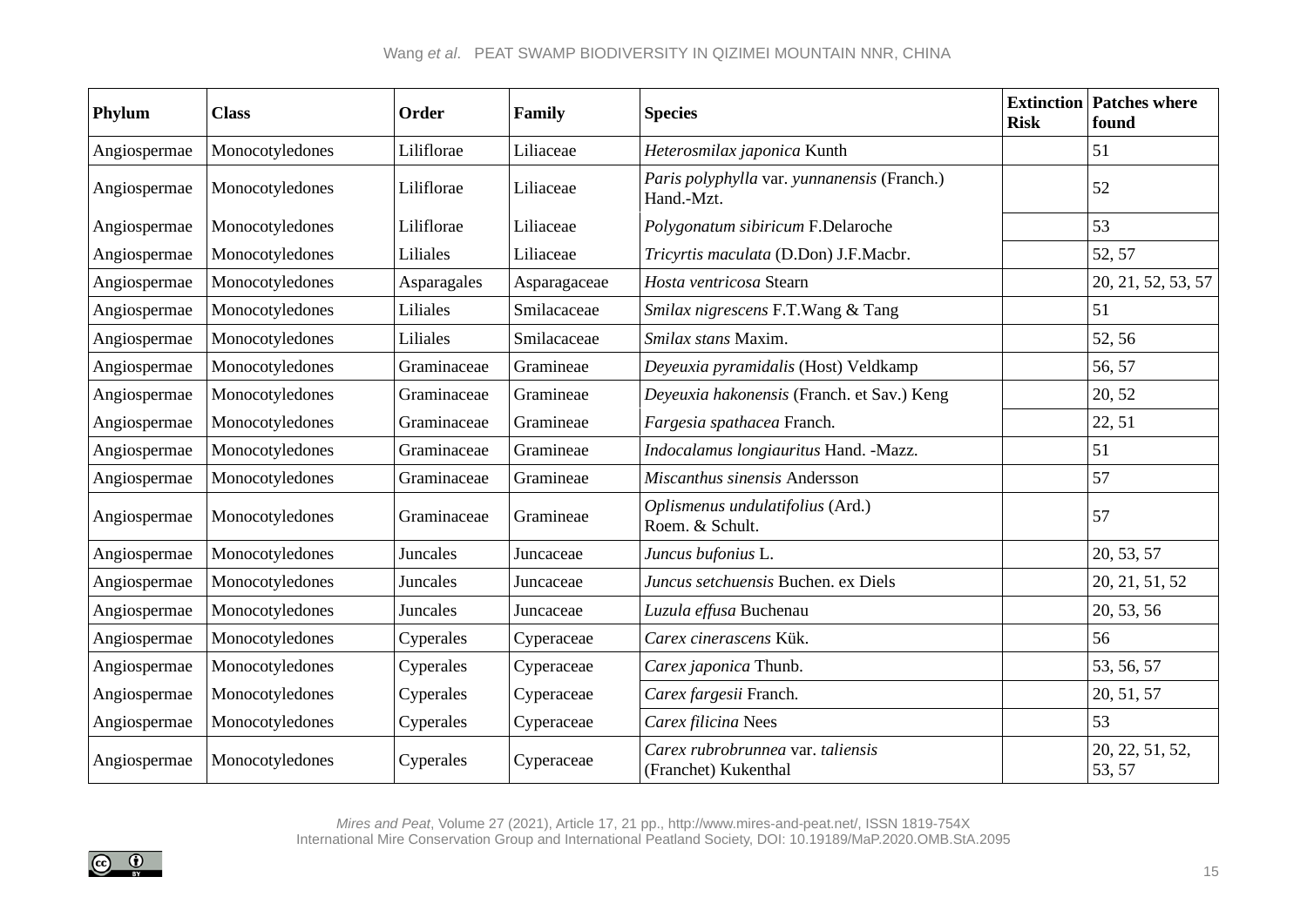# Wang *et al*. PEAT SWAMP BIODIVERSITY IN QIZIMEI MOUNTAIN NNR, CHINA

| Phylum       | <b>Class</b>    | Order      | Family         | <b>Species</b>                         | Risk | <b>Extinction Patches where</b><br>found |
|--------------|-----------------|------------|----------------|----------------------------------------|------|------------------------------------------|
| Angiospermae | Monocotyledones | Cyperales  | Cyperaceae     | Scirpus lushanensis Ohwi               |      | 20, 57                                   |
| Angiospermae | Monocotyledones | Cyperales  | Cyperaceae     | Scirpus mucronatus L.                  |      | 57                                       |
| Angiospermae | Monocotyledones | Acorales   | Acoraceae      | Acorus calamus L.                      |      | 157                                      |
| Angiospermae | Monocotyledones | Arales     | Araceae        | Arisaema erubescens (Wall.) Schott     |      | 20, 53, 56, 57                           |
| Angiospermae | Monocotyledones | Arales     | Araceae        | Arisaema lobatum Engl.                 |      | 56                                       |
| Angiospermae | Monocotyledones | Orchidales | Orchidaceae    | Gastrodia elata Blume                  | VU   | 22                                       |
| Angiospermae | Monocotyledones | Orchidales | Orchidaceae    | Goodyera repens (L.) R.Br.             |      | 53                                       |
| Angiospermae | Monocotyledones | Orchidales | Orchidaceae    | Habenaria davidii Franch.              |      | 53                                       |
| Angiospermae | Monocotyledones | Orchidales | Orchidaceae    | Pleione bulbocodioides (Franch.) Rolfe |      | 56                                       |
| Angiospermae | Monocotyledones | Farinosae  | Pontederiaceae | Eichhornia crassipes (Mart.) Solms     |      | 22                                       |

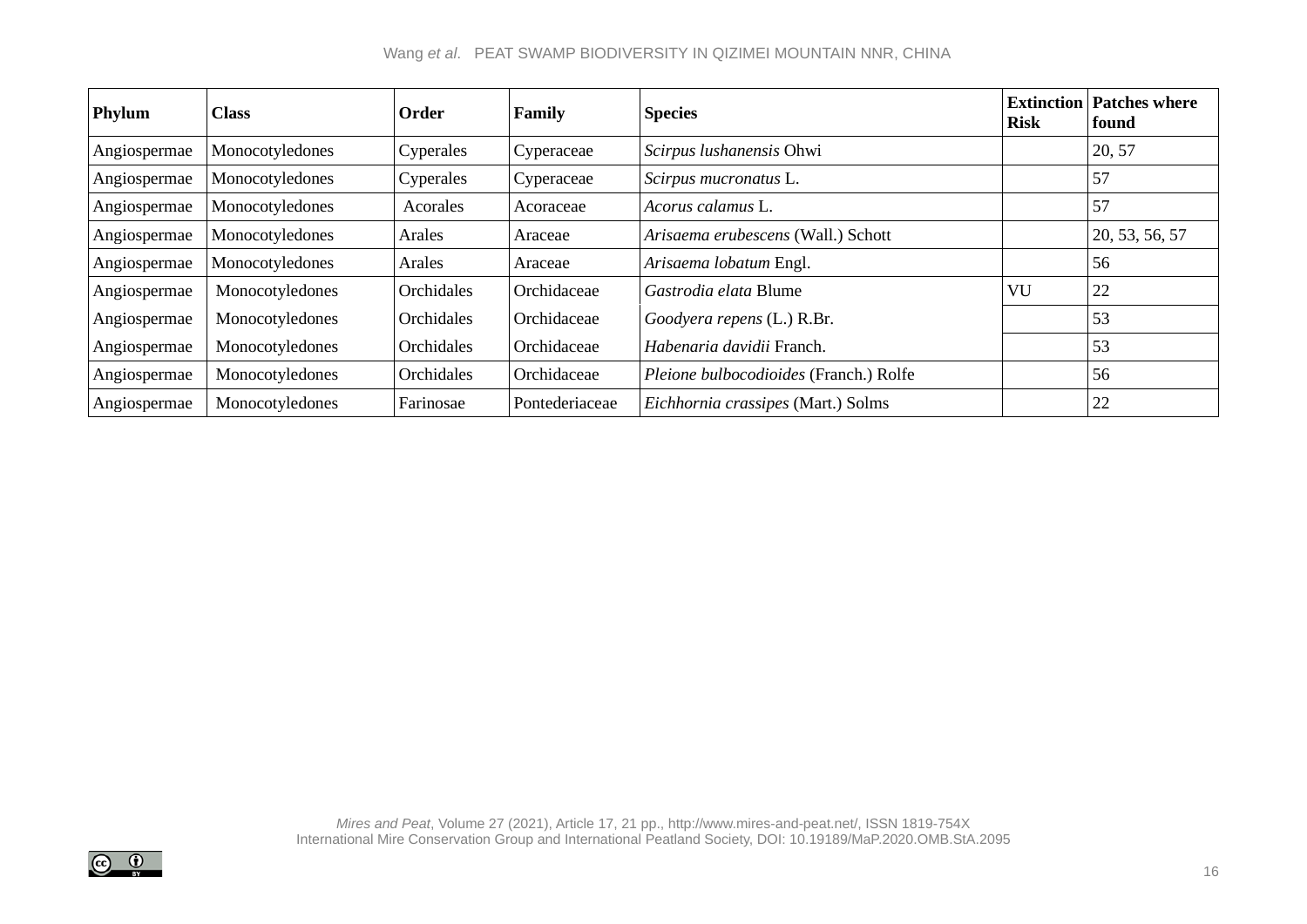Table A2. List of bird species recorded in the peatland of Qizimei Mountain National Nature Reserve. Extinction risk abbreviations follow IUCN Red List categories: NT-Near Threatened, VU-Vulnerable, EN-Endangered, CR-Critically Endangered.

| Order         | Family       | <b>Species</b>             | <b>Common name</b>          | <b>Extinction Risk</b> |
|---------------|--------------|----------------------------|-----------------------------|------------------------|
| Ciconiiformes | Ardeidae     | Egretta garzetta           | Little Egret                |                        |
| Ciconiiformes | Ardeidae     | Ardea cinerea              | Grey Heron                  |                        |
| Ciconiiformes | Ardeidae     | Nycticorax nycticorax      | Night Heron                 |                        |
| Falconiformes | Accipitridae | Milvus migrans             | Pariah Kite                 |                        |
| Falconiformes | Accipitridae | Accipiter virgatus         | Japanese Sparrowhawk        |                        |
| Galliformes   | Phasianidae  | Bambusicola thoracica      | Chinese Bamboo Partridge    |                        |
| Galliformes   | Phasianidae  | Tragopan temminckii        | <b>Chinese Pheasant</b>     |                        |
| Galliformes   | Phasianidae  | Phasianus colchicus        | Pheasant                    |                        |
| Galliformes   | Phasianidae  | Chrysolophus pictus        | <b>Golden Pheasant</b>      |                        |
| Columbiformes | Columbidae   | Streptopelia orientalis    | <b>Oriental Turtle-Dove</b> |                        |
| Columbiformes | Columbidae   | Streptopelia Tranquebarica | <b>Common Crane</b>         |                        |
| Columbiformes | Columbidae   | Treron sieboldii           | White-Bellied Green-Pigeon  |                        |
| Cuculiformes  | Cuculidae    | Hierococcyx sparverioides  | Large Hawk-Cuckoo           |                        |
| Cuculiformes  | Cuculidae    | Cuculus canorus            | Common Cuckoo               |                        |
| Cuculiformes  | Cuculidae    | Eudynamys scolopacea       | <b>Asian Koels</b>          |                        |
| Strigiformes  | Tytonidae    | Tyto capensis              | African Grass Owl           |                        |
| Strigiformes  | Strigidae    | <b>Bubo</b> bubo           | Eurasian Eagle-Owl          |                        |
| Coraciiformes | Alcedinidae  | Alcedo atthis              | Common Kingfisher           |                        |
| Piciformes    | Capitonidae  | Megalaima virens           | <b>Great Barbet</b>         |                        |
| Piciformes    | Picidae      | Picus canus                | Grey-Headed Woodpecker      |                        |
| Passeriformes | Hirundinidae | Cecropis daurica           | Red-Rumped Swallow          |                        |
| Passeriformes | Motacillidae | Motacilla alba             | White Wagtail               |                        |
| Passeriformes | Pycnonotidae | Spizixos semitorques       | <b>Collared Finchbill</b>   |                        |

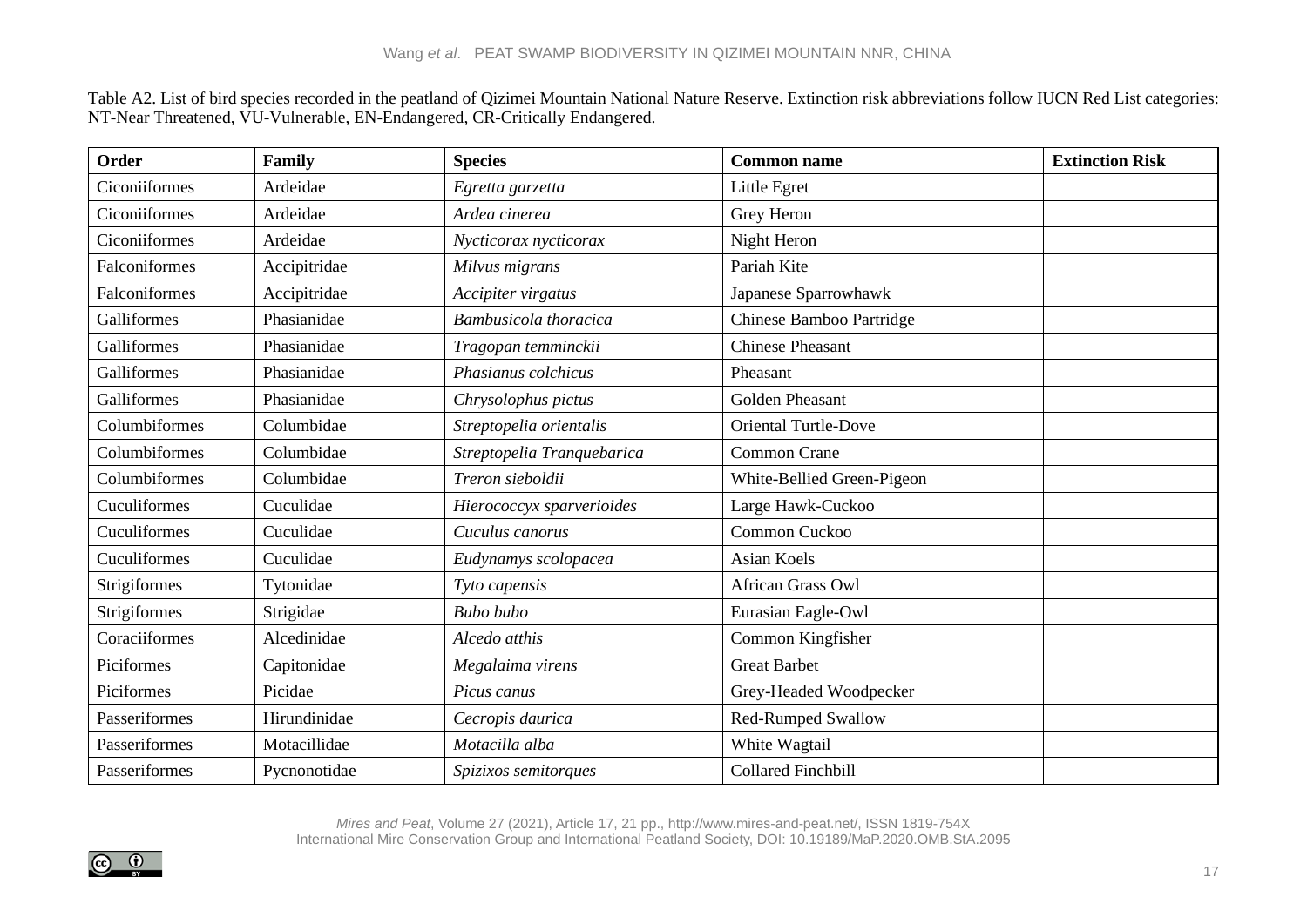# Wang *et al*. PEAT SWAMP BIODIVERSITY IN QIZIMEI MOUNTAIN NNR, CHINA

| Order         | Family            | <b>Species</b>          | <b>Common name</b>                   | <b>Extinction Risk</b> |
|---------------|-------------------|-------------------------|--------------------------------------|------------------------|
| Passeriformes | Pycnonotidae      | Pycnonotus xanthorrhous | <b>Brown-Breasted Bulbul</b>         |                        |
| Passeriformes | Dicruridae        | Dicrurus hottentottus   | Hair-Crested Drongo                  |                        |
| Passeriformes | Corvidae          | Garrulus glandarius     | Eurasian Jay                         |                        |
| Passeriformes | Corvidae          | Urocissa erythrorhyncha | Red-Billed Blue Magpie               |                        |
| Passeriformes | Corvidae          | Corvus macrorhynchos    | Large-Billed Crow                    |                        |
| Passeriformes | Turdidae          | Turdus rubrocanus       | Grey-Headed Thrush                   |                        |
| Passeriformes | Turdidae          | Phoenicurus auroreus    | Daurian Redstart                     |                        |
| Passeriformes | Turdidae          | Rhyacornis fuliginosus  | <b>Plumbeous Water Redstart</b>      |                        |
| Passeriformes | Turdidae          | Enicurus leschenaulti   | <b>White-Crowned Forktail</b>        |                        |
| Passeriformes | Timaliidae        | Garrulax albogularis    | White-Throated Laughingthrush        |                        |
| Passeriformes | Timaliidae        | Garrulax ocellatus      | Spotted Laughingthrush               |                        |
| Passeriformes | Timaliidae        | Garrulax sannio         | White-Browed Laughingthrush          |                        |
| Passeriformes | Timaliidae        | Leiothrix lutea         | Red-Billed Leiothrix                 |                        |
| Passeriformes | Timaliidae        | Yuhina diademata        | White-Collared Yuhina                |                        |
| Passeriformes | Paradoxornithidae | Paradoxornis webbianus  | <b>Vinous-Throated Parrotbill</b>    |                        |
| Passeriformes | Sylviidae         | Cettia fortipes         | <b>Brownish-Flanked Bush Warbler</b> |                        |
| Passeriformes | Muscicapidae      | Eumyias thalassina      | Verditer Flycatcher                  |                        |
| Passeriformes | Paridae           | Parus major             | <b>Great Tit</b>                     |                        |
| Passeriformes | Paridae           | Parus monticolus        | Green-Backed Tit                     |                        |
| Passeriformes | Ploceidae         | Passer rutilans         | <b>Black-Throated Parrotbill</b>     |                        |
| Passeriformes | Passeridae        | Carpodacus vinaceus     | Vinaceous Rosefinch                  |                        |
| Passeriformes | Emberizidae       | Emberiza pusilla        | <b>Little Bunting</b>                |                        |
| Anseriformes  | Anatidae          | Aix galericulata        | <b>Mandarin Duck</b>                 |                        |
| Anseriformes  | Anatidae          | Anas formosa            | <b>Baikal Teal</b>                   |                        |

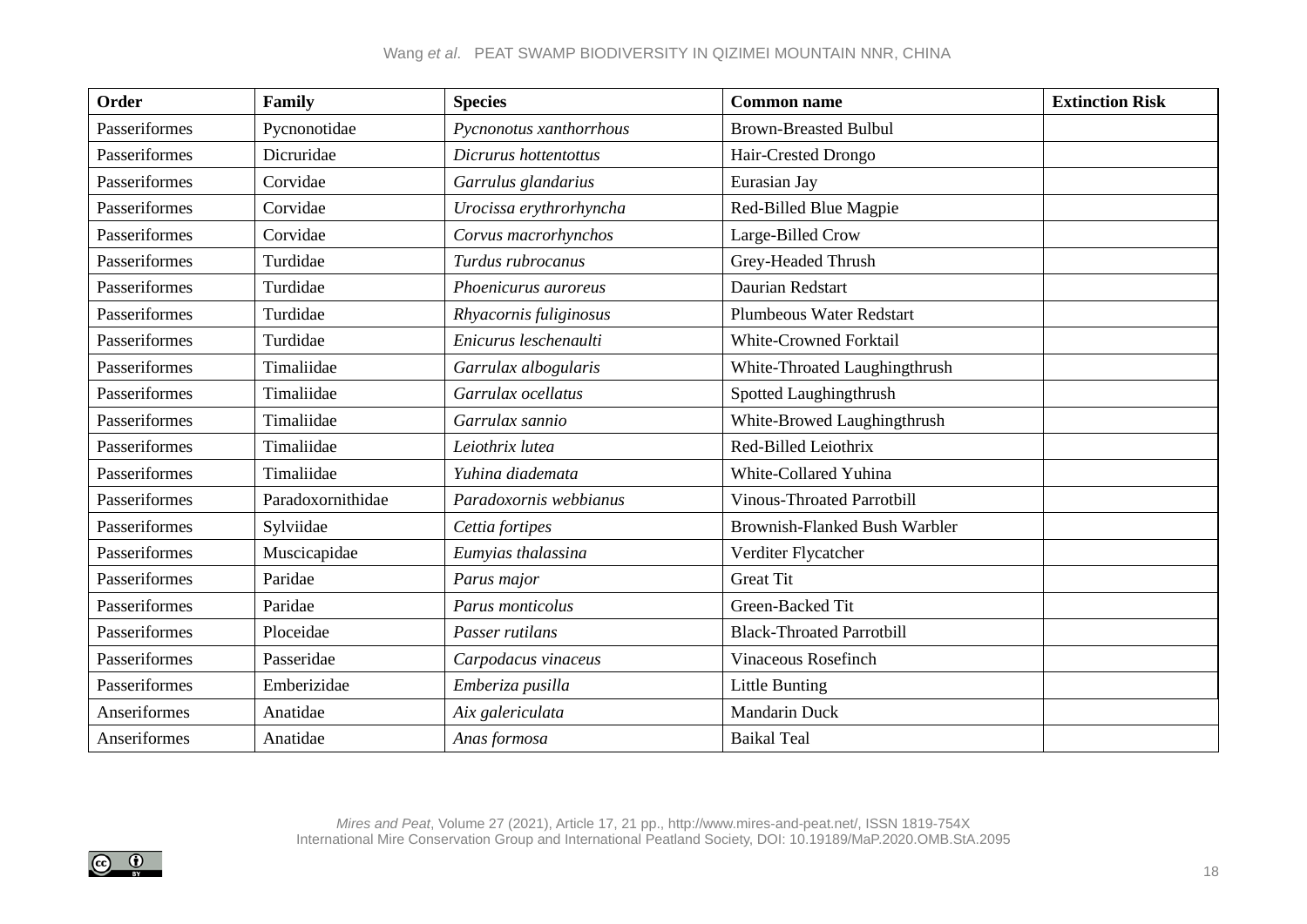Table A3. List of fish species recorded in the peatland of Qizimei Mountain National Nature Reserve. Extinction risk abbreviations follow IUCN Red List categories: NT-Near Threatened, VU-Vulnerable, EN-Endangered, CR-Critically Endangered.

| Order              | Family         | <b>Species</b>                | <b>Extinction Risk</b> |
|--------------------|----------------|-------------------------------|------------------------|
| Cypriniformes      | Cyorinidae     | Zacco platypus                |                        |
| Cypriniformes      | Cyorinidae     | Squaliobarbus curriculus      |                        |
| Cypriniformes      | Cyorinidae     | Ochetobius elongatus          |                        |
| Cypriniformes      | Cyorinidae     | Chanodichthys oxycephalus     |                        |
| Cypriniformes      | Cyorinidae     | Parabramis pekinensis         |                        |
| Cypriniformes      | Cyorinidae     | Xenocypris argentea           |                        |
| Cypriniformes      | Cyorinidae     | Xenocypris microlepis         |                        |
| Cypriniformes      | Cyorinidae     | Rhodeus ocellatus             |                        |
| Cypriniformes      | Cyorinidae     | Acrossocheilus yunnanensis    |                        |
| Cypriniformes      | Cyorinidae     | Onychostoma simum             |                        |
| Cypriniformes      | Cyorinidae     | Rectoris luxiensis            |                        |
| Cypriniformes      | Cyorinidae     | Sarcocheilichthys nigripinnis |                        |
| Cypriniformes      | Cyorinidae     | Abbottina rivularis           |                        |
| Cypriniformes      | Cyorinidae     | Schizothorax prenanti         |                        |
| Cypriniformes      | Cyorinidae     | Carassius auratus             |                        |
| Cypriniformes      | Cobitidae      | Misgurnus anguillicaudatus    |                        |
| Cypriniformes      | Cobitidae      | Botia superciliaris           |                        |
| Cypriniformes      | Cobitidae      | Leptobotia tientainensis      |                        |
| Cypriniformes      | Cobitidae      | Triplophysa grahami           |                        |
| Cypriniformes      | Cobitidae      | Paracobitis variegatus        |                        |
| Cypriniformes      | Homalopteridae | Sinogastromyzon szechuanensis |                        |
| Cypriniformes      | Homalopteridae | Lepturichthys fimbriata       |                        |
| Cypriniformes      | Homalopteridae | Metahomaloptera omeiensis     |                        |
| Cyprinodontiformes | Poeciliidae    | Gambusia affnis               |                        |
| Siluriformes       | Bagridae       | Tachysurus fulvidraco         |                        |

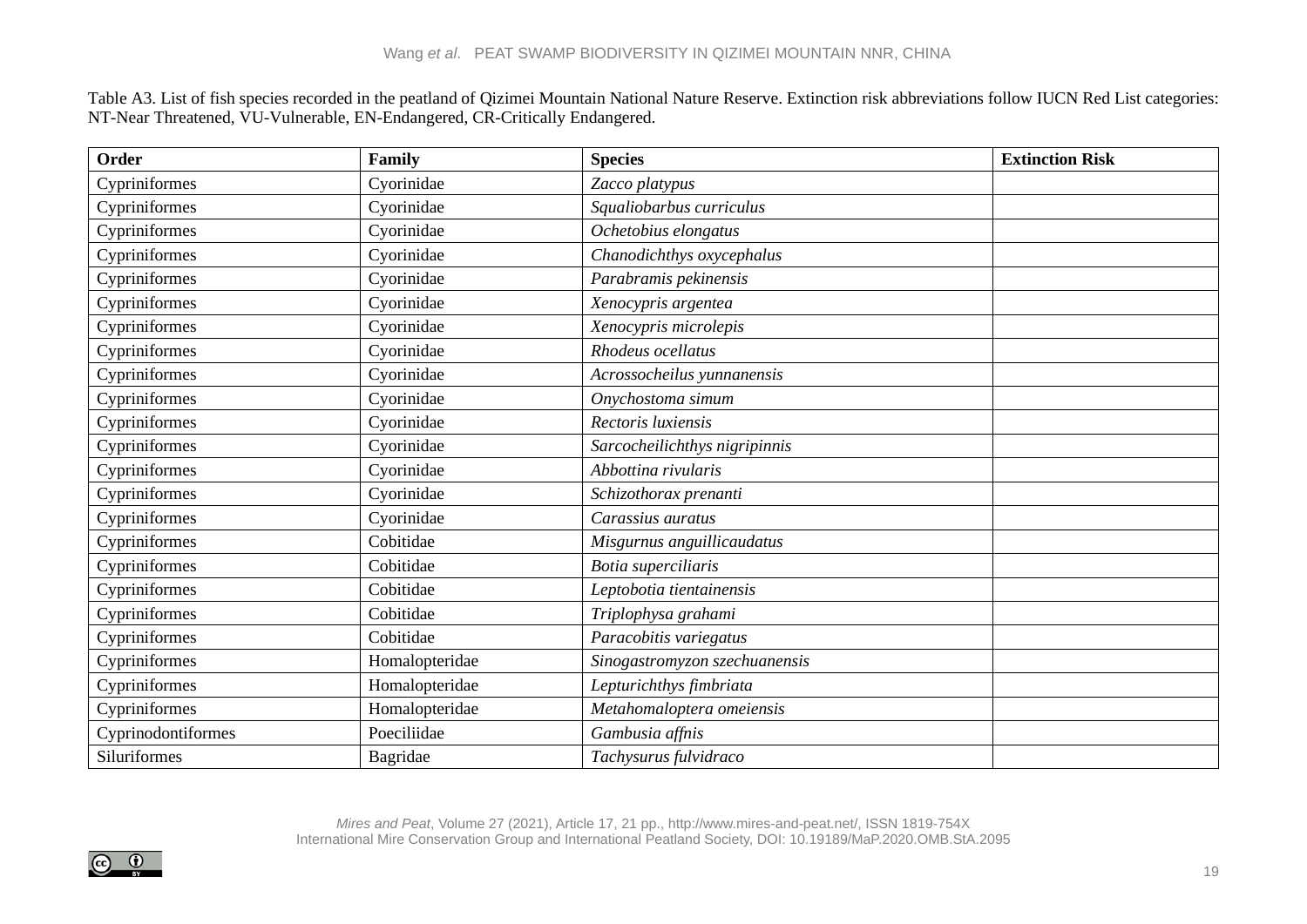Table A4. List of Amphibia and Reptilia species record in the peatland of Qizimei Mountain National Nature Reserve. Extinction risk abbreviations follow IUCN Red List categories: NT-Near Threatened, VU-Vulnerable, EN-Endangered, CR-Critically Endangered.

| Order          | Family           | <b>Species</b>                | <b>Common name</b>               | <b>Extinction Risk</b> |
|----------------|------------------|-------------------------------|----------------------------------|------------------------|
| Caudata        | Hynobidae        | Pseudohynobius flavomaculatus |                                  | VU                     |
| Caudata        | Cryptobranchidae | Andrias davidianus            | Chinese giant salamander         | <b>CR</b>              |
| Anura          | Bufonidae        | Bufo gargarizans              | Chinese toad                     |                        |
| Anura          | Bufonidae        | Bufo gargarizans andrezusi    | Asian toad                       |                        |
| Anura          | Ranidae          | Rana omeimontis               | Omei brown frog / Omei wood frog |                        |
| Anura          | Ranidae          | Quasipaa spinosa              | Chinese spiny frog               | VU                     |
| Anura          | Ranidae          | Rana boulengeri               | Spiny-bellied frog               |                        |
| Anura          | Rhacophoridae    | Polypedates chenfui           |                                  |                        |
| Serpentiformes | Colupridae       | Elaphe carinata               | King rat snake/ Stink rat snake  |                        |
| Serpentiformes | Colupridae       | Amphiesma craspedogaster      |                                  |                        |
| Serpentiformes | Colupridae       | Zaocys dhumnades              |                                  |                        |
| Serpentiformes | Crotalinae       | Protobothrops jerdonii        |                                  |                        |
| Serpentiformes | Crotalinae       | Viridovipera stejnegeri       |                                  |                        |